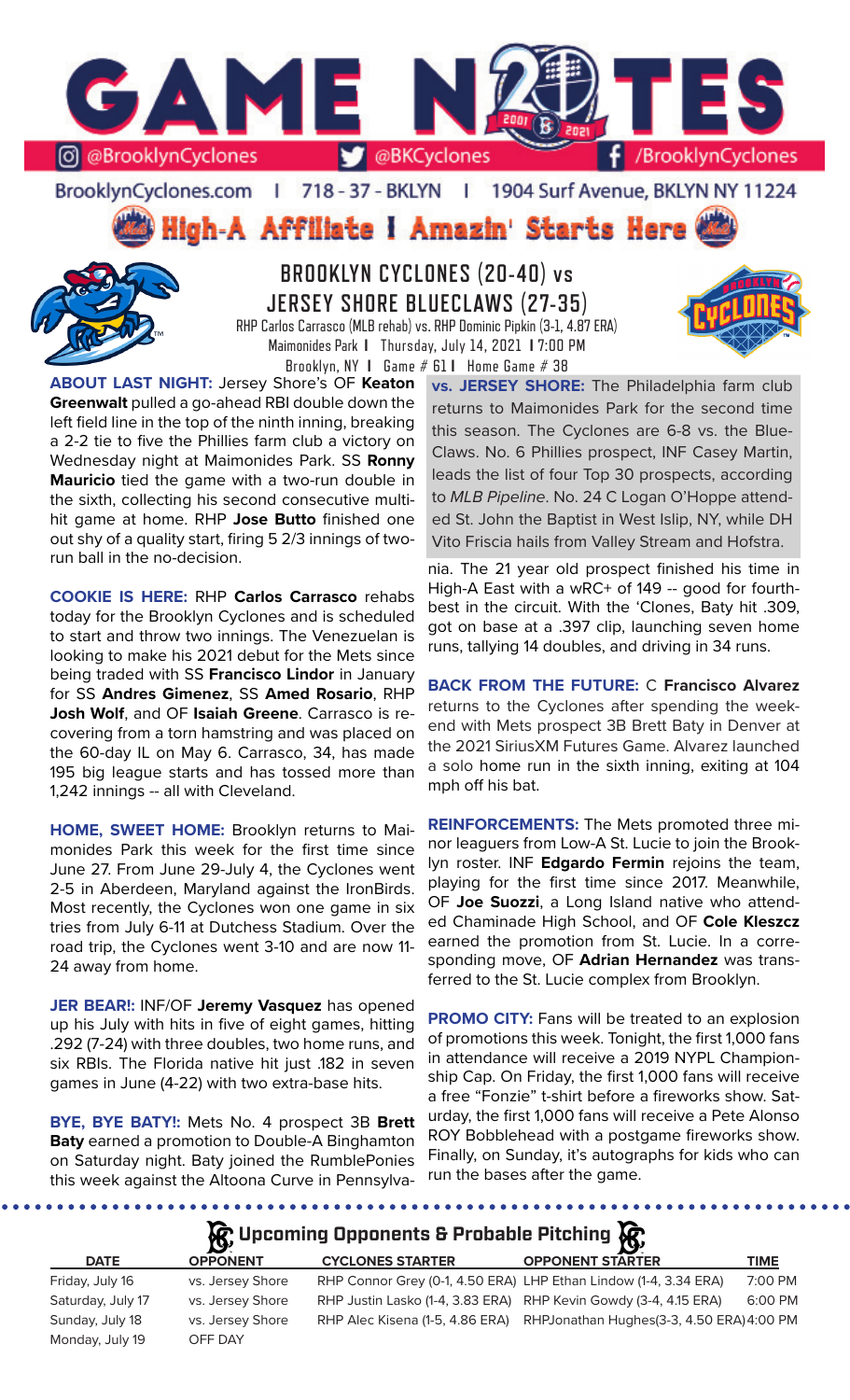| <b>JULY 15 VS JERSEY SHORE</b> | <b>STARTING PITCHER</b>         |                                                               | <b>PAGE 2</b> |
|--------------------------------|---------------------------------|---------------------------------------------------------------|---------------|
|                                | <b>CAM OPP</b><br>#33           |                                                               | <b>LHP</b>    |
|                                | <b>Height: 5-10</b>             | Weight: 185                                                   |               |
|                                | <b>Bats: Left</b>               | <b>Throws: Left</b>                                           |               |
|                                | Date of Birth: November 4, 1995 | Age: 25                                                       |               |
|                                | Hometown: London, UK            |                                                               |               |
|                                |                                 | How Obtained: Signed as a minor league free agent, 12/16/2020 |               |
|                                | <b>College: West Point</b>      |                                                               |               |

**TONIGHT:** Scheduled starter LHP **Cam Opp** will take a back seat tonight, for just a few innings, to allow RHP Carlos Carrasco to rehab for the New York Mets. After Carrasco's scheduled start, Opp will enter the game.

**LAST TIME:** Opp lasted just 2.1 innings at Hudson Valley on Friday night at Dutchess Stadium -- his shortest outing since May 27. Opp yielded three runs on six hits in the loss.

**COMMISSIONED:** Opp is an officer in the United States Army though currently in the Army Reserves due to a waiver he received to pitch in baseball professionally. He trained for two years in the military and went to flight school for one year. His current responsibilities are to promote the Army and its opportunities in the military.

**ARMY MAN:** Opp pitched at West Point in New York for Army for four seasons, posting a 4.11 ERA over 181.2 innings with the Black Knights. At the end of his junior season, he recorded the final two outs of the Patriot League championship game against Navy in 2018. That year in the Super Regionals, Opp pitched 1.2 innings to close out Army's massive 5-1 upset of NC State in the College World Series.

**WORLD TRAVELER:** Opp's father worked for Deloitte and traveled around the world with the company. Opp was born in Colorado, moved to Chicago, and spent most of his childhood and teenage years in London, England. Opp had also lived in Indiana, Texas, and North Carolina before signing with the Mets.

**INDEPENDENT BALL:** Opp pitched with the Evansville Otters in the Frontier League in 2019, striking out 35 in 26.2 innings with a 2.70 ERA.

|   |             |            |            |     |                 |                | 2021 GAME-BY-GAME |                |                |           |            |
|---|-------------|------------|------------|-----|-----------------|----------------|-------------------|----------------|----------------|-----------|------------|
|   |             |            |            |     | High-A Brooklyn |                |                   |                |                |           |            |
|   | <b>DATE</b> | <b>OPP</b> | <b>DEC</b> | IP  | н               | R              | ER                | <b>BB</b>      | κ              | <b>HR</b> | <b>AVG</b> |
|   | 7/9         | @HV        |            | 21  | 6               | 3              | 3                 | 1              | 3              |           | .284       |
|   | 7/1         | @ ABD      |            | 5.0 | 3               | $\overline{2}$ | 1                 | 1              | 7              | O         | .262       |
|   | 6/25        | <b>JS</b>  | W          | 5.2 | 3               | $\overline{2}$ | $\overline{2}$    | 1              | 3              |           | .286       |
|   | 6/10        | <b>HV</b>  | L          | 6.0 | 3               | 1              | $\Omega$          | $\overline{2}$ | 4              | O         | .328       |
|   | 6/3         | $@$ JS     |            | 3.0 | 6               | 3              | $\overline{2}$    | $\Omega$       | $\overline{2}$ | O         | .409       |
|   | 5/27        | @ABD       |            | 2.0 | 7               | 8              | 8                 | $\overline{2}$ | 5              | O         | .444       |
|   | 5/22        | HV         |            | 3.2 | 5               | 5              | 5                 | 2              | 4              | O         | .357       |
|   |             |            |            |     |                 |                |                   |                |                |           |            |
|   |             |            |            |     | Low-A St. Lucie |                |                   |                |                |           |            |
|   | <b>DATE</b> | <b>OPP</b> | <b>DEC</b> | IP  | н               | R              | ER                | BB             | K              | <b>HR</b> | <b>AVG</b> |
|   | 5/16        | @DBT       | W          | 5.0 | 4               | $\Omega$       | $\Omega$          | 1              | 4              | $\Omega$  | .238       |
|   | 5/11        | @DBT       | W          | 31  | 3               | 1              | $\Omega$          | 3              | 5              | O         | .250       |
|   | 5/4         | v. JUP     |            | 3.0 | 3               | 1              | 1                 | 2              | $\overline{2}$ | 0         | .250       |
|   |             |            |            |     |                 |                |                   |                |                |           |            |
| r |             |            |            |     |                 |                |                   |                |                |           |            |

| K/9          | BB/9    | HR/9       |
|--------------|---------|------------|
| 22.0%        | $7.1\%$ | 0.65       |
| <b>BABIP</b> | GB%     | <b>FIP</b> |
| .360         | 39.8%   | 3.74       |

## **OPP'S SEASON AND CAREER HIGHS**

| 2021 Season                                         |                             | Career                        |
|-----------------------------------------------------|-----------------------------|-------------------------------|
| 7 (7/1 at Aberdeen)                                 | <b>Strikeouts</b>           | 7 (7/1/21 vs. Aberdeen)       |
| None                                                | <b>Double Digit K Games</b> | None                          |
| 7 (5/27 vs. Aberdeen)                               | <b>High Hits, Game</b>      | 7 (5/27/21 vs. Aberdeen)      |
| None                                                | <b>High HR, Game</b>        | None                          |
| 8 (5/27 vs. Aberdeen)                               | <b>High Runs, Game</b>      | (5/27/21 vs. Aberdeen)        |
| 3 (5/11 @ Daytona)                                  | <b>High Walks, Game</b>     | 3 (5/11/21 @ Daytona)         |
| 6 IP (6/10 vs. Hudson Valley) Innings Pitched, Game |                             | 6 IP (6/10 vs. Hudson Valley) |
| None                                                | <b>Complete Games</b>       | None                          |
| None                                                | <b>Shutouts</b>             | None                          |

|             |    | <b>CATCHER ERA</b> |            |            |
|-------------|----|--------------------|------------|------------|
| <b>NAME</b> | G  | ER                 | <b>INN</b> | <b>ERA</b> |
| Alvarez     | 19 | 86                 | 148        | 5.23       |
| Mena        | 9  | 36                 | 73         | 4.44       |
| Senger      | 9  | 44                 | 81         | 4.89       |
| Uriarte     | 21 | 82                 | 159.1      | 4.63       |

**CYCLONES STARTING PITCHER BREAKDOWN**

|                  |           |            |              |     |     |     |     |           |            |              | <b>STARTER</b>                              |            | <b>GS Quality StartsRun SupportRS/Start BC Record</b> |     |     |     |     |    |            |
|------------------|-----------|------------|--------------|-----|-----|-----|-----|-----------|------------|--------------|---------------------------------------------|------------|-------------------------------------------------------|-----|-----|-----|-----|----|------------|
|                  |           |            |              |     |     |     |     |           |            |              | Butto, Jose                                 | 10         |                                                       |     | 41  |     | 4.1 |    | $4-6$      |
|                  |           |            |              |     |     |     |     |           |            |              | Grey, Connor                                | 3          | $\circ$                                               |     | 15  |     | 5.0 |    | $2-1$      |
|                  |           |            |              |     |     |     |     |           |            |              | Griffin, David                              |            | $\circ$                                               |     | 8   |     | 8.0 |    | $O-1$      |
|                  |           |            |              |     |     |     |     |           |            |              | Kisena, Alec                                | 10         | $\circ$                                               |     | 48  |     | 4.8 |    | $3 - 7$    |
|                  |           |            |              |     |     |     |     |           |            |              | Lasko, Justin                               | 6          | 4                                                     |     | 22  |     | 3.7 |    | $1-6$      |
|                  |           |            |              |     |     |     |     |           |            |              | Opp, Cam                                    |            |                                                       |     | 21  |     | 3.0 |    | $2 - 5$    |
|                  |           |            |              |     |     |     |     |           |            |              | Parsons, Hunter                             |            | $\circ$                                               |     | 5   |     | 5.0 |    | $1 - 0$    |
|                  |           |            |              |     |     |     |     |           |            |              | Rojas, Oscar                                | 4          | $\circ$                                               |     | 21  |     | 5.3 |    | $1 - 3$    |
|                  |           |            |              |     |     |     |     |           |            |              | Vilera, Jaison                              | 11         | $\circ$                                               |     | 42  |     | 4.2 |    | $2 - 9$    |
|                  |           |            |              |     |     |     |     |           |            |              | Walker, Josh                                | 4          |                                                       |     | 27  |     | 6.8 |    | $3-1$      |
|                  |           |            |              |     |     |     |     |           |            |              | <b>BROOKLYN CYCLONES PITCHING BREAKDOWN</b> |            |                                                       |     |     |     |     |    |            |
|                  | W-L       | <b>ERA</b> | н<br>IP.     | R   | ER  | BB  | к   | <b>HR</b> | <b>AVG</b> |              | W-L                                         | <b>ERA</b> | IP<br>н                                               | R   | ER  | BB  | к   | HR | <b>AVG</b> |
| <b>STARTERS</b>  | $8 - 27$  | 5.69       | 269.0 275    | 190 | 170 | 97  | 270 | 48        | .261       | <b>HOME</b>  | $9-16$                                      | 3.74       | 219.0 177                                             | 105 | 91  | 97  | 219 | 14 | .221       |
| <b>RELIEVERS</b> | $12 - 13$ | 3.55       | 233.0 189    | 116 | 92  | 133 | 247 | 9         | .220       | <b>ROAD</b>  | $11 - 24$                                   | 5.44       | 283.0 287                                             | 201 | 171 | 133 | 298 | 43 | .258       |
| <b>TOTAL</b>     | 20-40     | 4.61       | 502.0464 306 |     | 257 | 230 | 517 | 57        | .243       | <b>TOTAL</b> | 20-40                                       | 4.61       | 502.0464                                              | 306 | 257 | 230 | 517 | 57 | .243       |

-LHP Andrew Edwards owns the highest reliever strikeout rate (29.8%)

-RHP Josh Hejka sports a bullpen-lowest 5.0 BB%

-RHP Josh Hejka's 3.15 FIP is the lowest in the Cyclones bullpen.

-RHP Hunter Parsons has a bullpen-lowest .220 BABIP

**BULLPEN NOTES**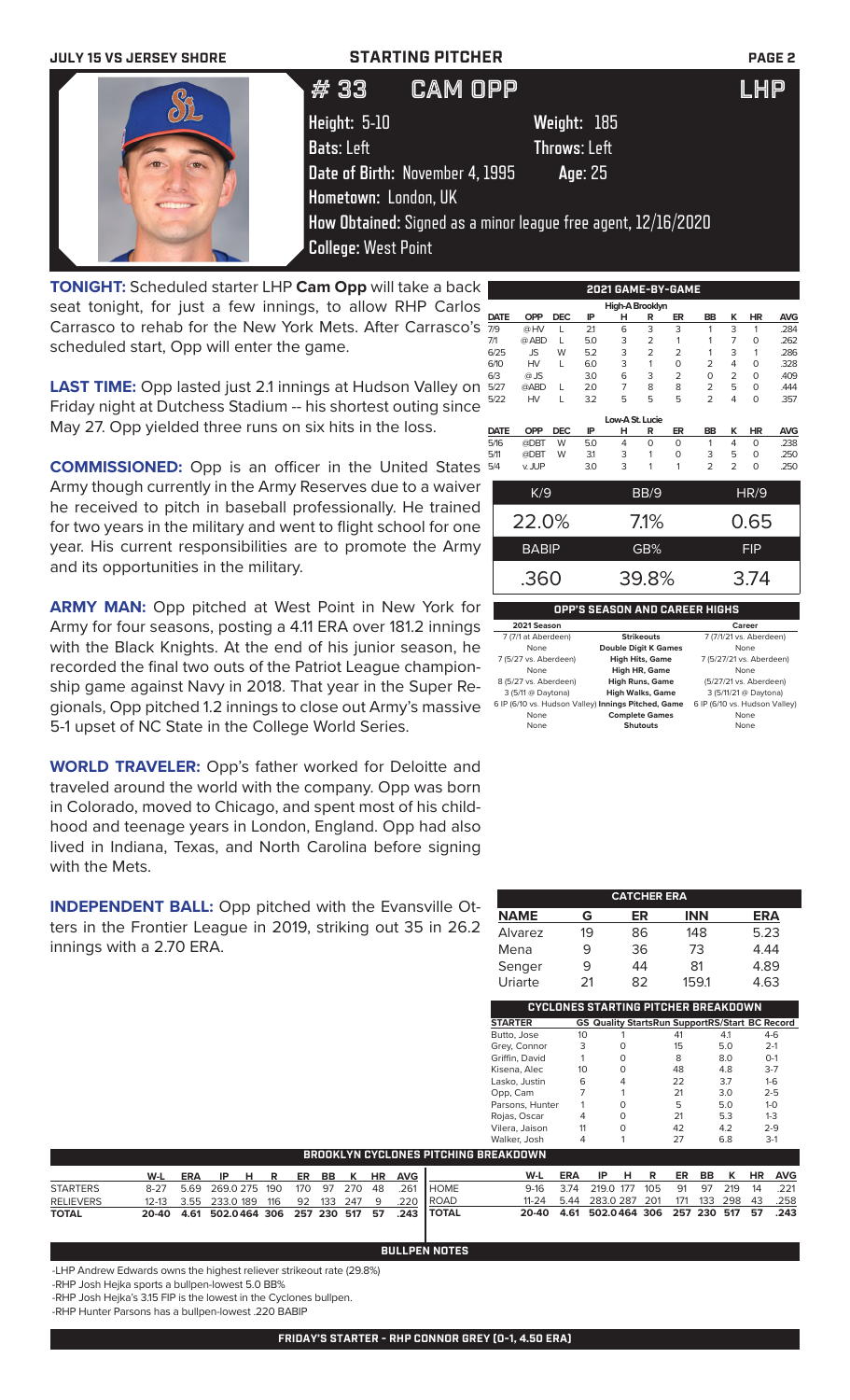| <b>JULY 15 VS JERSEY SHORE</b>                         |                                                       | <b>BATTING PAGES</b>                                                                    | <b>PAGE 3</b>                                                                          |
|--------------------------------------------------------|-------------------------------------------------------|-----------------------------------------------------------------------------------------|----------------------------------------------------------------------------------------|
| $#30$ FRANCISCO ALVAREZ - C                            |                                                       |                                                                                         | .231, 7 HR, 20 RBI, .426 w0BA, wRC+ 159                                                |
| <b>Last Game:</b> 0-4, 2 K<br><b>RISP:</b> 8-32 (.250) | <b>Home: 8-48 (.167)</b><br><b>Road: 19-69 (.275)</b> | <b>Last HR:</b> 7/6 at Hudson Valley<br><b>Multi-Hit Games:</b> 6 (6/30 at Aberdeen G1) | <b>Season High, Hits: 3 (6/6 at JS)</b><br><b>Season High, Runs: 3 (3x, 7/6 at HV)</b> |

**RISP:** 8-32 (.250) **Road:** 19-69 (.275) **Multi-Hit Games:** 6 (6/30 at Aberdeen G1) **Season High, Runs:** 3 (3x, 7/6 at HV) **Multi-RBI Games:** 5 (6/25 vs. Jersey Shore) **Season High, RBI:** 4 (6/6 at JS)<br>**Season High, RBI:** 4 (6/6 at JS) **# 30 FRANCISCO ALVAREZ - C .231, 7 HR, 20 RBI, .426 wOBA, wRC+ 159**

- Enters his fourth year in the Mets organization...Called up from Low-A St. Lucie on Monday, May 24...19 years old, turning 20 on November 19 • Ranks as the No. 1 prospect in the Mets system according to both *MLB Pipeline* and *Baseball America*...Ranked as No. 4 catching prospect in baseball and the
- No. 38 prospect in the game according to *MLB Pipeline*
- Hit .417 (20-48) with five doubles, two home runs, and 12 RBIs in 15 games with St. Lucie...Struck out seven times and walked 15...went 2-for-4 in stolen bases • Non-roster invitee to Mets Spring Training...Signed with NYM as NDFA on July 2, 2018

| #9    ZACH ASHFORD - OF    |                           |                                                 | .202. 1 HR. 9 RBI. .328 WOBA. WRC+ 98                                                        |
|----------------------------|---------------------------|-------------------------------------------------|----------------------------------------------------------------------------------------------|
| Last Game: $0-4.$ K        | <b>Home: 8-41 (.195)</b>  | Last HR: 5/23 vs. Hudson Valley                 | <b>Season High, Hits: 2 (2x, 7/2 at ABD)</b>                                                 |
| <b>RISP:</b> $6-20$ (.300) | <b>Road: 10-48 (.205)</b> | <b>Multi-Hit Games: 2 (7/2 at Aberdeen)</b>     | <b>Season High, Runs: 2 (6/6 at JS)</b>                                                      |
| Streak:                    | vs. JS: 3-32 (.094)       | <b>Multi-RBI Games:</b> 2 (6/30 at Aberdeen G2) | <b>Season High, RBI:</b> 2 (2x, 6/30 at ABD G2)<br><b>Season High, SB:</b> 1 (3x, 7/7 at HV) |

- Enters his third year in the Mets organization...Called up from Low-A St. Lucie on Saturday, May 22
- Hit .340 (17-50) in 14 games with the St. Lucie Mets in 2021, collecting three doubles and six walks with a stolen base
- Spent his first few games as a pro with Brooklyn in 2019, hitting .136 in 16 games before being sent to the GCL Mets (37 G, .295/2/23/.413)
- Drafted by the Mets out of Fresno State in the 6th round of the 2019 MLB Draft

| 1# 11    CODY BOHANEK - INF . |                           |                                                   | .204, 3 HR, 11 RBI, .319 wOBA, wRC+ 98         |
|-------------------------------|---------------------------|---------------------------------------------------|------------------------------------------------|
| <b>Last Game: 1-4</b>         | <b>Home: 8-36 (.222)</b>  | Last HR: 6/30 at Aberdeen G1                      | <b>Season High, Hits: 3 (5/5 at Asheville)</b> |
| <b>RISP:</b> 2-25 (.080)      | <b>Road:</b> 13-74 (.176) | <b>Multi-Hit Games:</b> 4 (6/27 vs. Jersey Shore) | <b>Season High, Runs:</b> 2 (2x, 6/15 at Wil)  |
| <b>Streak:</b> 2 G (2-5)      | $vs.$ JS: 7-20 (.350)     | <b>Multi-RBI Games:</b> 2 (6/30 at Aberdeen G2)   | <b>Seaon High, RBI:</b> 2 (2x, 6/30 at ABD G2) |
|                               |                           |                                                   | <b>Season High. SB:</b> 1(2x, 6/27 vs. JS)     |

• Enters his third year in the Mets organization and his fifth as a professional...Traded from Houston to the Mets in January of 2019 along with 3B J.D. Davis in exchange for OF Ross Adolph, INF Luis Santana, and C Scott Manea

• Returns from Triple-A Syracuse 5/12-6/8 and 6/24: 21 G, ..179/.338/.268 with three doubles, a triple, and a home run with 11 walks

- Broke camp with Brooklyn: 5 G, .313/.500/.500 with a home run a two RBIs before the call up
- Originally drafted by Houston in the 30th round of the 2017 MLB Draft from the University of Illinois-Chicago

### **# 8 ANTOINE DUPLANTIS - OF .251, 4 HR, 16 RBI, .308 wOBA, wRC+ 92 Last Game:** 1-3, R, BB **Home:** 11-71 (.155) **Last HR:** 2 on 7/11 at Hudson Valley **Season High, Hits:** 4 (5/16 at Greenville) **RISP:** 8-37 (.216) **Road:** 42-136 (.309) **Multi-Hit Games:** 15 (7/11 at Hudson Valley) **Season High, Runs:** 4 (5/16 at Greenville) **Streak:** 1 G (1-3) **vs. JS:** 10-45 (.222) **Multi-RBI Games:** 3 (7/11 at Hudson Valley) **Season High, RBI:** 3 (7/11 at Hudson Valley) **Season High, SB:** 1 (3x, 7/2 at Aberdeen)

- Enters his third year in the Mets organization ...Spent his draft year with Brooklyn and scored the game-winning run against Lowell in the 2019 NYPL Championship • Recorded eight outfield assists in 47 games to lead Brooklyn in 2019
- Finished his LSU career with 359 hits, most in school history and second-most in SEC history behind fellow Mets MiLB outfielder Jake Mangum (383 hits)...Never
- finished a season at LSU hitting lower than .316 • Mets 12th round pick, 2019...Also drafted in the 19th round by Cleveland in 2018...Brother Armond, holds the world record in the pole vault with a height of 6.18m.

| #7<br><b>EDUARDO FERMIN - INF</b> |               |                         | .000, 0 HR, 0 RBI, .345 w0BA, wRC+ 102       |
|-----------------------------------|---------------|-------------------------|----------------------------------------------|
| <b>Last Game:</b> 0-3. R. BB. 3 K | Home: $0-6$   | Last HR:                | Season High, Hits:                           |
| <b>RISP:</b>                      | Road:         | <b>Multi-Hit Games:</b> | <b>Season High, Runs: 1 (2x 7/14 vs. JS)</b> |
| Streak:                           | $vs.$ JS: 0-6 | <b>Multi-RBI Games:</b> | Season High, RBI:                            |
|                                   |               |                         | Season High, SB:                             |

• Enters his eighth year in the Mets organization...signed as international free agent on July 2, 2014 out of Puerto Ordaz, Venezuela

- Named after Mets legend, and former Brooklyn Cyclones manager Edgardo Alfonzo, and allegedly cried when he first met Fonzie.
- Comes to Brooklyn on 7/13 from Double-A Binghamton (played one game with no ABs)
- Played five games with Low-A St. Lucie and four games with the FCL Mets.
- Has played 314 games across all levels except for Triple-A...Played 23 games for the Cyclones in 2017.

| l# 20  JOE GENORD - INF                                               |                                                 |                                                                                   | .199. 7 HR. 19 RBI. .275 WOBA. wRC+ 71                                                                    |
|-----------------------------------------------------------------------|-------------------------------------------------|-----------------------------------------------------------------------------------|-----------------------------------------------------------------------------------------------------------|
| <b>Last Game: <math>0-4</math>. 2 K</b><br><b>RISP:</b> $6-46$ (.130) | Home: 9-60 (.150)<br><b>Road:</b> 23-108 (.213) | <b>Last HR:</b> 6/20 at Wilmington<br><b>Multi-Hit Games:</b> 6 (7/3 at Aberdeen) | <b>Season High, Hits:</b> $3$ ( $2x$ , $5/19$ vs. $HV$ )<br><b>Season High, Runs: 3 (2x, 5/19 vs. HV)</b> |
| Streak:                                                               | vs. JS: 7-42 (.167)                             | <b>Multi-RBI Games: 3 (6/1 at Jersey Shore)</b>                                   | <b>Season High, RBI:</b> 3 (5/8 at Asheville)<br><b>Season High, SB:</b> 1 (6/18 at Wilmington)           |

• Enters his third year in the Mets organization...Named to the NYPL All-Star team and won a league title with Brooklyn in 2019

- Led the Cyclones with nine home runs and 44 RBIs...Earned Player of the Week honors with the Cyclones during the week of July 7.
- Two-time All-AAC honoree who led USF in home runs in each of his three seasons

Mets 9th round pick in 2019 out of South Florida

• Also drafted by the Los Angeles Dodgers in the 19th round of the 2015 draft.

|                                                                       | $# 10$ LUIS GONZALEZ - INF              |                                                                                                                                                   | . 176, 2 HR, 2 RBI, .237 wOBA, wRC+ 43,                                                                                                             |
|-----------------------------------------------------------------------|-----------------------------------------|---------------------------------------------------------------------------------------------------------------------------------------------------|-----------------------------------------------------------------------------------------------------------------------------------------------------|
| <b>Last Game: DNP</b><br><b>RISP: 1-7</b><br><b>Streak:</b> 2 G (4-8) | <b>Home:</b> (1-3)<br>$vs.$ JS: $(1-3)$ | <b>Last HR: 7/11 at Hudson Valley</b><br><b>Multi-Hit Games: 1 (7/11 at Hudson Valley)</b><br><b>Road:</b> 5-31 (.161)<br><b>Multi-RBI Games:</b> | <b>Season High, Hits: 3 (7/11 at HV)</b><br><b>Season High, Runs: 3 (7/11 at HV)</b><br><b>Season High, RBI: 1 (7/11 at HV)</b><br>Season High, SB: |

• Enters his first season in the Mets organization, signing a minor league deal with New York on May 30, 2021.

- Played three games with Low-A St. Lucie, going 3-12 with a double
- Spent seven seasons in the Cincinnati farm system, reaching as high as Triple-A Louisville in 2019.
- Career .253 hitter in 587 games and 2,151 at-bats with Cincinnati and New York farm systems.

• Signed with the Reds in September of 2012.

| 1# 22   COLE KLESZCZ - OF                    |                           |                                                                                                                                                                                                                                                                                                                                                              | .000. 0 HR. 0 RBI. .000 w0BA. wRC+ 0                                                            |
|----------------------------------------------|---------------------------|--------------------------------------------------------------------------------------------------------------------------------------------------------------------------------------------------------------------------------------------------------------------------------------------------------------------------------------------------------------|-------------------------------------------------------------------------------------------------|
| <b>Last Game:</b><br><b>RISP:</b><br>Streak: | Home:<br>Road:<br>vs. JS: | Last HR:<br><b>Multi-Hit Games:</b><br><b>Multi-RBI Games:</b>                                                                                                                                                                                                                                                                                               | <b>Season High, Hits:</b><br><b>Season High, Runs:</b><br>Season High, RBI:<br>Season High, SB: |
|                                              |                           | • Enters his third year in the Mets organizationreceived from Low-A St. Lucie on July 13 after playing 28 games with the St. Lucie Mets<br>. Posted a 111 wRC+ and 23% walk rate with Low-A, hitting 167 with a .387 OBP, two home runs, and 15 RBIs.<br>• Played 44 games in his first professional season with the Kingsport Mets with just a 5% walk rate |                                                                                                 |

• Drafted by the Mets in the 33rd round in 2019 from Azusa Pacific University

• Hails from Valencia, CA...attended College of the Canyons (CA), UC Santa Barbara, and then Azusa Pacific University

### **# 2 RONNY MAURICIO - INF .233, 9 HR, 31 RBI, .306 wOBA, wRC+ 90 Last HR:** 7/7 at Hudson Valley **Season High, Hits:** 3 (4x, 6/17 at Wilmington) **Road:** 39-131 (.298) **Reason High, Hits:** 3 (4x, 6/20 at WIL) **RISP:**  $10-51$  (.196) **Road:**  $39-131$  (.298) **Multi-Hit Games:** 9 (7/11 at Hudson Valley) **Road:**  $39-131$  (.298) **Multi-Hit Games:** 9 (7/11 at Hudson Valley) **Streak:** 3 G (6-11) **vs. JS:** 13-58 (.224) **Multi-RBI Games: Multi-RBI Games:** 9 (7/14 vs. Jersey Shore) **Season High, RBI:** 4 (2x, 5/16 at Greeville)<br>**Season High, RBI:** 4 (2x, 5/16 at Greeville)

• Enters his fifth year in the Mets organization...Rated as the No. 2 prospect in the Mets system and the No. 58 prospect in baseball according to *MLB Pipeline* • Non-roster invitee to Spring Training for the third consecutive season...Spent 2020 at the Mets Alternate Site and had one at-bat with the Tigres del Licey in the Dominican Winter League

• Named a South Atlantic League mid-season All-Star with Columbia (A) in 2019

• Won the 2018 GCL Mets Sterling Award, given to the team's most valuable player...Signed with the Mets as a 16-year-old on July 2, 2017.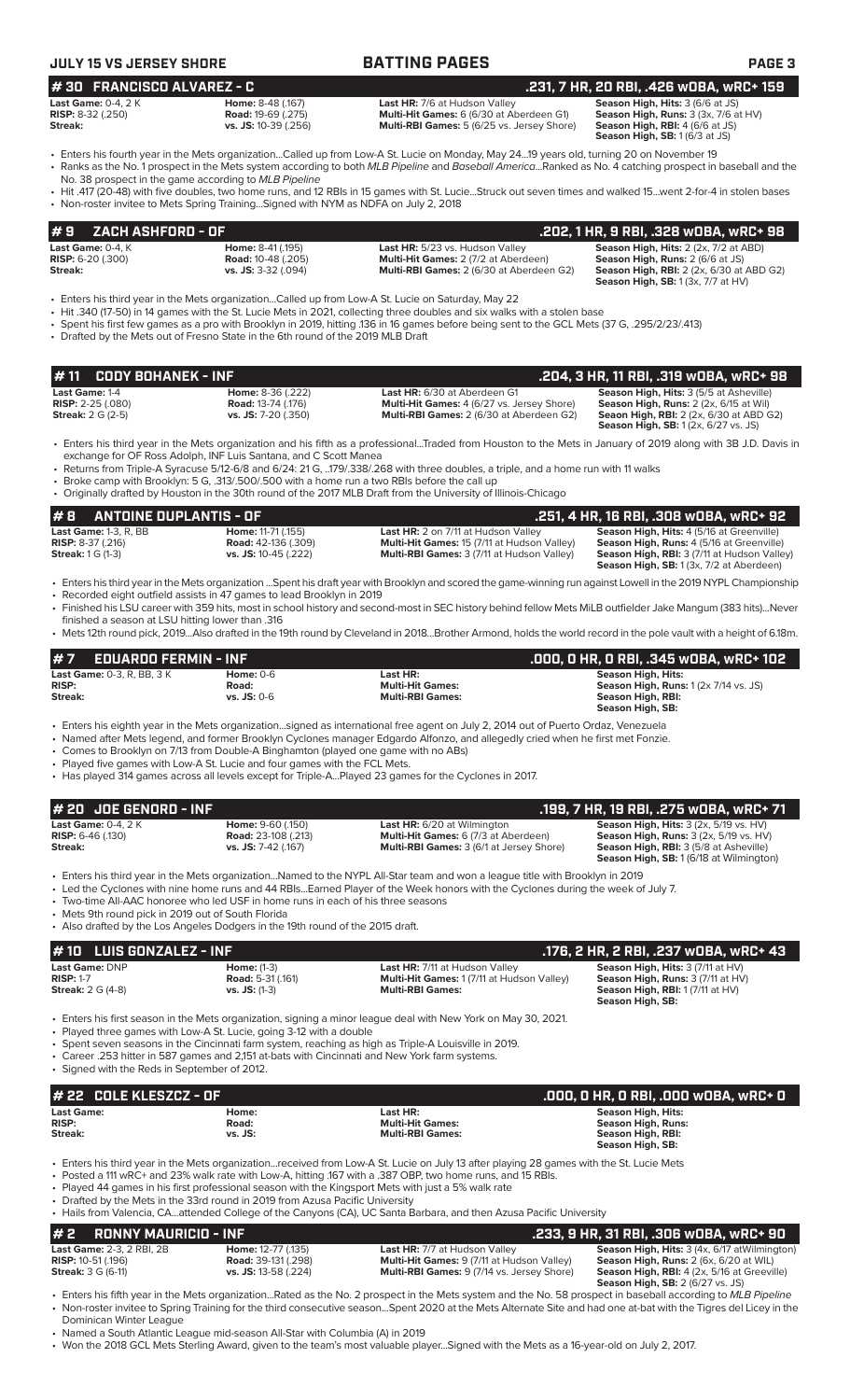# **JULY 15 VS JERSEY SHORE BATTING PAGES PAGE 4**

| # 16 JOSE MENA - C         |                   |                                                | .167, 1 HR, 4 RBI, .237 wOBA, wRC+ 46            |
|----------------------------|-------------------|------------------------------------------------|--------------------------------------------------|
| <b>Last Game: DNP</b>      | <b>Home: 1-18</b> | Last HR:                                       | <b>Season High, Hits: 3 (6/20 at Wilmington)</b> |
| <b>RISP:</b> $2-12$ (.167) | <b>Road: 6-26</b> | <b>Multi-Hit Games: 1 (6/20 at Wilmington)</b> | <b>Season High, Runs: 2 (6/30 at ABD G2)</b>     |
| Streak:                    | $vs.$ JS: 2-11    | <b>Multi-RBI Games:</b>                        | <b>Season High, RBI:</b> 1(4x, 6/23 vs. JS)      |
|                            |                   |                                                | Season High, SB:                                 |

• Enters his sixth year in the Mets organization

• Won a 2019 NYPL Championship with Brooklyn, posting his best offensive season as a professional, posting career highs in batting average, hits, home runs, RBIs, and runs

• Has caught 81% of would-be base stealers (51 of 81) in his previous four seasons in the system. • Signed with the Mets on June 22, 2016 as international free agent.

| $# 4$ LT STRUBLE - OF      |                            |                                                   | , 213, 0 HR, 3 RBI, .311 wOBA, wRC+ 93.             |
|----------------------------|----------------------------|---------------------------------------------------|-----------------------------------------------------|
| Last Game: DNP             | <b>Home:</b> 6-19 (.316)   | Last HR:                                          | <b>Season High, Hits: 2 (6/25 vs. JS)</b>           |
| <b>RISP:</b> $4-14$ (.286) | <b>Road:</b> 4-24 (.167)   | <b>Multi-Hit Games: 1 (6/25 vs. Jersey Shore)</b> | <b>Season High, Runs:</b> $1(6x, 7/11$ at $HV$ )    |
| Streak:                    | <b>vs. JS:</b> 4-13 (.308) | <b>Multi-RBI Games: 2 (7/3 at Aberdeen)</b>       | <b>Season High, RBI:</b> $2$ ( $2x$ , $7/3$ at ABD) |
|                            |                            |                                                   | Season High, SB:                                    |

• Enters his third year in the Mets organization...Returned 6/8 from Triple-A Syracuse...went 1-2 with a walk in two games...received from Low-A St Lucie on 5/18.

• With Brooklyn 5/19-5/23: 1-5...Went 6-21 (.286) with three RBIs and four walks in seven games with the St. Lucie Mets to begin the year

• Played in the GCL in 2019, hitting .231 over 18 games during his draft year • Selected by the Mets in the 29th round in 2019 out of Felician College...Hails from Hammonton, NJ

| # 45 JOE SUOZZI - OF  |               |                         | .200. 0 HR. 0 RBI. .359 w0BA. wRC+ 108    |
|-----------------------|---------------|-------------------------|-------------------------------------------|
| <b>Last Game: 0-1</b> | Home: $1-5$   | Last HR:                | <b>Season High, Hits: 1 (7/13 vs. JS)</b> |
| $RISP: 0-3$           | Road:         | <b>Multi-Hit Games:</b> | Season High, Runs:                        |
| Streak:               | $vs.$ JS: 1-5 | <b>Multi-RBI Games:</b> | Season High, RBI:                         |
|                       |               |                         | Season High, SB:                          |

• Enters his third year in the Mets organization...received from Low-A St. Lucie on July 13

• Hit .292 with a .372 on-base percentage in 30 games with the Mets...posted a wRC+112, hitting four doubles and two home runs

Signed by the Mets on June 15, 2020 out of Boston College

• Attended Chaminade High School in Mineola, NY • His father, Tom Suozzi, is the former Nassau County Executive and current U.S. House of Representatives member of NY's 3rd district (Nassau, Suffolk, Queens)

### **# 17 JUAN URIARTE - C .188, 0 HR, 2 RBI, .233 wOBA, wRC+ 44 Last Game:** 0-3, 2 K **Home:** 6-23 (.260) **Last HR: Season High, Hits:** 2 (6/9 vs. HV G2) **RISP:** 3-10 (.300) **Rome: 8-23 (.158) Risp:** 2 (.158) **Risp:** 3-10 (.300) **Rome: 2** (5/19 vs. **HV**) **Streak: COME: 2 (5/19 vs. RISP:** 3-10 (.300) **Road:** 6-38 (.158) **Multi-Hit Games:** 1 (6/9 vs. Hudson Valley G2) **Season High, Runs:** 2 (5/19 vs. HV) **Streak: vs. JS:** 2-15 (.133) **Multi-RBI Games:** 1 (6/18 at Wilmington) **Season High, RBI:** 2 (6/18 at WIL) **Season High, SB:**

• Enters his eighth year in the Mets organization...Spent 2019 with Columbia (A) and the GCL Mets (R)

• Injured in his first at-bat with Brooklyn in 2018 on Opening Day at Staten Island, missing the entire season

• Finished 10th in batting average in the Appalachian League with Kingsport in 2017, hitting .305

• Caught 16 of 44 (36%) would-be base stealers in 2019.

• Signed with the Mets as a NDFA on July 4, 2014.

# **# 12 JEREMY VASQUEZ - INF .239, 3 HR, 8 RBI, .339 wOBA, wRC+ 111 Last Game:** 0-2, BB **Home:** 4-21 (.190) **Last HR:** 7/11 at Hudson Valley **Season High, Hits:** 2 (2x, 7/11 at HV) **RISP:**  $2-9$  (.222) **Road:**  $7-25$  **Multi-Hit Games:** 3 (7/11 at Hudson Valley) **Streak: Season High, RUNS: 2.9** (.222) **Road:** 7-25 **Multi-RBI Games:** 3 (7/11 at Hudson Valley) **Streak: Season High, Allien, 1 (190)**

**Streak: vs. JS:** 4-21 (.190) **Multi-RBI Games:** 3 (7/11 at Hudson Valley) **Season High, RBI:** 3 (6/25 vs. JS) **Season High, SB:** 1 (7/2 at ABD)

• Enters his fifth season in the Mets organization...Received from Double-A Binghamton on June 22

Played 32 games with the RumblePonies this season, hitting .171 (18-105) with one double, one home run, and 11 RBIs.

Played with Brooklyn in 2017, hitting .225 with one home run and eight RBIs in 31 games.

• Drafted by the Mets in the 28th round of the 2017 MLB Draft from Nova Southeastern in his home state of Florida...Is from Palm City, FL.

|                          |                                   |                         |           |                 |      | $\overline{\mathsf{Hardest}}$ $\overline{\mathsf{Hit}}$ $\mathsf{Balls}$ – $\mathsf{2021}$ $\left(\overline{\mathsf{not}}$ all games listed- from available Trackman data) |                           |           |                           |
|--------------------------|-----------------------------------|-------------------------|-----------|-----------------|------|----------------------------------------------------------------------------------------------------------------------------------------------------------------------------|---------------------------|-----------|---------------------------|
| Date                     | Player                            | Upponent                | Exit Velo | Result          | Date | Player                                                                                                                                                                     | <b>Opponent</b>           | Exit Velo | Result                    |
| 6/12                     | <b>Francisco Alvarez</b>          | vs. Hudson Valley 112.5 |           | Double          | 6/5  | <b>Francisco Alvarez</b>                                                                                                                                                   | at Jersey Shore           | 108.7     | <b>Ground Ball Out</b>    |
| $\vert \vert 6/11 \vert$ | Brett Baty                        | vs. Hudson Valley 111.2 |           | Ground Out      | 6/2  | <b>Francisco Alvarez</b>                                                                                                                                                   | at Jersev Shore           | 108.7     | Single                    |
| 6/29                     | Ronny Mauricio                    | at Aberdeen             | 110.4     | Single          | 7/13 | Brett Baty                                                                                                                                                                 | at Hudson Valley          | 108.7     | Single                    |
| 7/3                      | Luis Gonzalez                     | at Aberdeen             | 109.9     | Ground Out      | 6/16 | Ronny Mauricio                                                                                                                                                             | at Wilmington             | 107.5     | Home Run                  |
| 6/1                      | Adrian Hernandez                  | at Jersev Shore         | 109.8     | <b>Home Run</b> | 7/6  | Luke Ritter                                                                                                                                                                | at Hudson Valley          | 107.2     | Home Run                  |
| 6/6                      | Francisco Alvarez                 | at Jersev Shore         | 109.7     | Single          | 6/15 | Ronny Mauricio                                                                                                                                                             | at Wilmington             | 107.2     | Single                    |
| 6/1                      | Ronny Mauricio                    | at Jersev Shore         | 109.6     | Triple          | 6/9  | Brett Baty                                                                                                                                                                 | vs. Hudson ValleyG2 107.3 |           | Double                    |
| 6/22                     | Brett Baty                        | vs. Jersev Shore        | 109.2     | Double          | 5/23 | Hayden Senger                                                                                                                                                              | vs. Hudson Valley         | 107       | Home Run                  |
| 6/15                     | Francisco Alvarez                 | at Wilmington           | 109.2     | Single          | 5/29 | Ronny Mauricio                                                                                                                                                             | vs. Aberdeen              | 107       | Line Drive Out            |
| 6/1                      | Francisco Alvarez at Jersey Shore |                         | 109.0     | <b>Home Run</b> | 6/6  | <b>Francisco Alvarez</b>                                                                                                                                                   | at Jersev Shore           | 106.9     | Double                    |
| 5/25                     | Francisco Alvarez vs. Aberdeen    |                         | 109       | Single          | 7/13 | Luis Gonzalez                                                                                                                                                              | vs. Jersey Shore          | 106.8     | <b>Ground Ball Single</b> |

# **Recent Home Run Chart**

| Date | Player                                      | <b>Opponent</b>            | Exit Velo | Launch Angle | Distance | 6/30 | Ronny Mauricio                               | at Aberdeen G2             | $104 \text{ mph}$ | 24.5 | 417 ft. |
|------|---------------------------------------------|----------------------------|-----------|--------------|----------|------|----------------------------------------------|----------------------------|-------------------|------|---------|
| 6/17 | <b>Blake Tiberi</b>                         | at Wilmington              |           |              |          | 7/4  | Luke Ritter                                  | at Aberdeen                |                   |      |         |
| 6/18 | Luke Ritter                                 | at Wilmington              |           |              |          | 7/6  | Francisco Alvarez at Hudson Valley 101.5 mph |                            |                   | 28.8 | 400 ft. |
|      | Antoine Duplantis at Wilmington             |                            |           |              |          |      | <b>Brett Baty</b>                            | at Hudson Valley 104.3 mph |                   | 28.1 | 400 ft. |
|      | Blake Tiberi                                | at Wilmington              |           |              |          |      | Luke Ritter                                  | at Hudson Valley 107.2 mph |                   | 23.3 | 407 ft. |
| 6/19 | Luke Ritter                                 | at Wilmington              | $107$ mph |              | 453 ft.  | 7/7  | Ronny Mauricio                               | at Hudson Vallev           |                   |      |         |
| 6/25 | Jeremy Vasquez                              | vs. Jersey Shore 93.6 mph  |           | 27.9         | 348 ft.  | 7/9  | Jeremy Vasquez at Hudson Valley 104.7 mph    |                            |                   | 23.4 | 396 ft. |
|      | Francisco Alvarez vs. Jersey Shore 99.1 mph |                            |           | 28.3         | 391 ft.  | 7/10 | Luis Gonzalez                                | at Hudson Valley 104.8 mph |                   |      | 417 ft. |
| 6/26 | Brett Baty                                  | vs. Jersev Shore 103.8 mph |           | 19.8         | 370 ft.  | 7/11 | Antoine Duplantis at Hudson Valley           |                            |                   |      |         |
|      | Francisco Alvarez vs. Jersey Shore 97.4 mph |                            |           | 24.4         | 369 ft.  |      | Antoine Duplantis at Hudson Valley           |                            |                   |      |         |
| 6/29 | Luke Ritter                                 | at Aberdeen                | $101$ mph | 35.8         | 417 ft.  |      | Luis Gonzalez                                | at Hudson Vallev           |                   |      |         |
| 6/30 | Cody Bohanek                                | at Aberdeen G1             | 102.3 mph | 25.6         | 436 ft.  |      | Jeremy Vasquez at Hudson Valley              |                            |                   |      |         |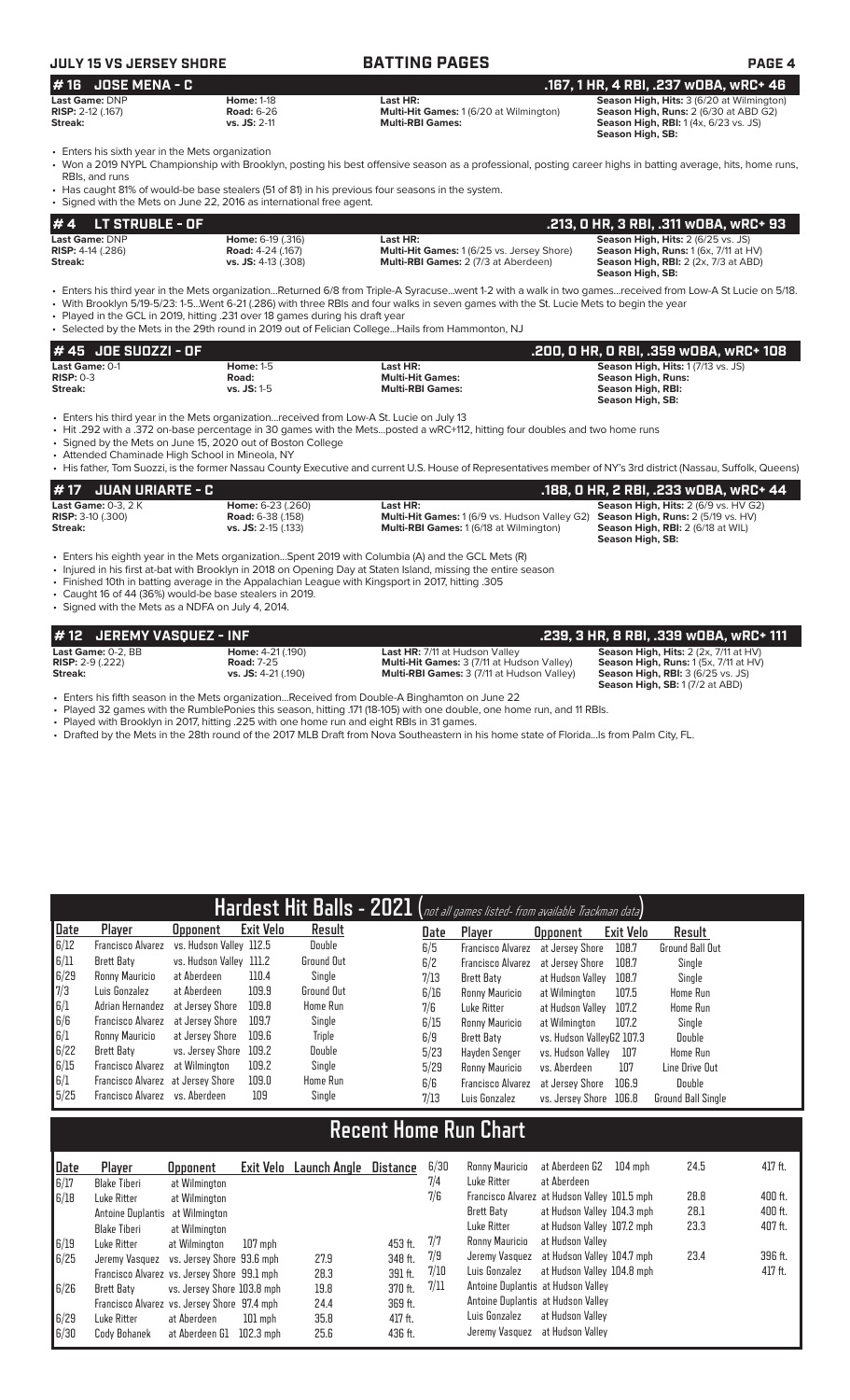| #18                                                 | <b>ANDREW EDWARDS - LHP</b>                                                        | 29.8 K%, 14.4 BB%, 2.22 ERA, 18 G                                                                                                                                                      |          |              |                         |                | <b>LAST FIVE APPEARANCES</b> |                                |                             |                           |                              |                                                |
|-----------------------------------------------------|------------------------------------------------------------------------------------|----------------------------------------------------------------------------------------------------------------------------------------------------------------------------------------|----------|--------------|-------------------------|----------------|------------------------------|--------------------------------|-----------------------------|---------------------------|------------------------------|------------------------------------------------|
| Last App: 7/14 vs. JS<br>Leadoff: 2-19              | Last Loss: 7/14 vs. JS<br><b>Inherited Runners/Stranded: 7/7</b>                   | <b>SV/OP (Last):</b> 1/1 (6/15 at WIL)                                                                                                                                                 | Holds:   |              |                         |                | <b>ANDREW EDWARDS</b>        |                                |                             |                           |                              |                                                |
|                                                     |                                                                                    | · Enters his third year in the Mets organizationStruck out the final batter in Game 3 of the 2019                                                                                      |          | DATE<br>6/29 | OPP<br>@ ABD            | <b>DEC</b>     | IP<br>1.0                    | H<br>$\circ$                   | R<br>0                      | ER<br>$\circ$             | BB<br>$\circ$                | К<br>H<br>$\circ$<br>O                         |
|                                                     |                                                                                    | NYPL Championship Series to win Brooklyn's first outright minor league title in team history                                                                                           |          | 7/2          | @ ABD                   |                | 1.1                          | 2                              | $\circ$                     | $\circ$                   | $\circ$                      | 3<br>0                                         |
|                                                     | • Spent the entire 2019 season with the Cyclones, collecting three saves           |                                                                                                                                                                                        |          | 7/7<br>7/10  | @ HV<br>@ HV            |                | 2.0<br>0.2                   | $\overline{1}$<br>$\circ$      | 0<br>$\circ$                | 0<br>$\circ$              | $\circ$<br>1                 | 3<br>0<br>$\overline{2}$<br>0                  |
|                                                     |                                                                                    | . Went to New Mexico State for two seasons after pitching a pair of campaigns for Central Arizona.                                                                                     |          | 7/14         | vs. JS                  |                | 1.0                          | $\circ$                        | $\mathbf{1}$                | $\mathbf{1}$              | $\mathbf{1}$                 | 1<br>O                                         |
| #46                                                 | <b>JOSH HEJKA - RHP</b>                                                            | 15.7 K%, 5.0 BB%, 2.79 ERA, 12 G                                                                                                                                                       |          |              |                         |                | <b>JOSH HEJKA</b>            |                                |                             |                           |                              |                                                |
| Last App: 7/11 at HV<br>Leadoff: 7-26               | <b>Last Loss:</b><br>Inherited Runners/Stranded: 10/5                              | SV/OP (Last):                                                                                                                                                                          | Holds: 2 | DATE<br>6/25 | OPP<br>vs. JS           | <b>DEC</b>     | IP<br>2.1                    | н<br>$\mathbf{1}$              | R<br>0                      | ER<br>$\circ$             | BB<br>$\circ$                | К<br>HI<br>$\overline{4}$<br>0                 |
|                                                     |                                                                                    | • Returns to Brooklyn after spending time with Binghamton (6/3-6/9) and Syracuse (6/10-6/18).                                                                                          |          | 6/29         | @ ABD                   |                | 3.0                          | 3                              | $\circ$                     | 0                         | 1                            | 1<br>O                                         |
|                                                     |                                                                                    | . Enters his third year in the Mets organizationWon a 2019 NYPL title with Brooklyn, splitting time                                                                                    |          | 7/3<br>7/7   | @ ABD<br>@ HV           | Н              | 2.1<br>2.1                   | 2<br>3                         | 2<br>$\mathbf{1}$           | 0<br>$\circ$              | $\mathbf{1}$<br>$\mathbf{1}$ | 2<br>0<br>1<br>0                               |
|                                                     | with the Cyclones and Kingsport Mets                                               |                                                                                                                                                                                        |          | 7/11         | @ HV                    | W              | 3.0                          | $\circ$                        | $\mathbf 0$                 | $\circ$                   | $\circ$                      | 1<br>0                                         |
|                                                     | Wolly Mammoths in the United Shore Baseball League                                 | · Signed as a minor league free agent in mid-summer after pitching in six games with the Westside                                                                                      |          |              |                         |                |                              |                                |                             |                           |                              |                                                |
|                                                     |                                                                                    | · Pitched all four years at Johns Hopkins, switching to submarine later in his career.                                                                                                 |          |              |                         |                | <b>BRIAN METOYER</b>         |                                |                             |                           |                              |                                                |
| #5                                                  | <b>BRIAN METOYER - RHP</b>                                                         | 33.3 K%, 13 BB%, 3.86 ERA, 9 G                                                                                                                                                         |          | DATE<br>5/23 | OPP<br>vs. HV           | <b>DEC</b>     | IP<br>2.0                    | Н<br>$\circ$                   | R<br>0                      | ER<br>$\circ$             | BB<br>$\mathbf{1}$           | Κ<br>H<br>$\mathbf{1}$<br>C                    |
|                                                     | Last App: 6/15 at WIL Last Loss: 5/15 at GVL                                       | <b>SV/OP (Last):</b> 1/1 (6/3 at JS)                                                                                                                                                   | Holds:   |              | 5/29 vs. ABD            |                | 1.1                          | $\mathbf{1}$                   | $\mathbf{1}$                | $\mathbf{1}$              | 2                            | 2<br>C                                         |
|                                                     | Leadoff: 4-12, 2 BB, HBP Inherited Runners/Stranded: 4/3                           |                                                                                                                                                                                        |          | 6/3<br>6/9   | $@$ JS                  | SV             | 2.0<br>1.1                   | 3<br>$\circ$                   | $\mathbf{1}$<br>$\mathbf 0$ | $\mathbf{1}$<br>$\circ$   | 0<br>2                       | 5<br>C<br>3<br>C                               |
|                                                     |                                                                                    | · Enters his fourth year in the Mets orgWon a New York Penn League title with Brooklyn in 2019                                                                                         |          | 6/15         | vs. HV G1<br>@ WIL      | W              | 2.0                          | $\circ$                        | $\circ$                     | $\circ$                   | 1                            | 3<br>C                                         |
| <b>GCL Mets and Kingsport Mets</b>                  |                                                                                    | • Struck out 40 batters over 28.2 innings with BrooklynSpent his first professional season with                                                                                        |          |              |                         |                | <b>BRYCE MONTES DE OCA</b>   |                                |                             |                           |                              |                                                |
|                                                     |                                                                                    | • Joins Ronnie Robbins (30th, 1981 - Toronto) as the only two LSU-Alexandria Generals to be                                                                                            |          | DATE<br>6/9  | OPP<br>vs. HV G2 SV     | <b>DEC</b>     | IP<br>2.0                    | н<br>$\circ$                   | R<br>0                      | ER<br>$\circ$             | BB<br>$\overline{2}$         | Κ<br>HI<br>$\overline{2}$<br>O                 |
|                                                     | drafted by a MLB team in school history                                            |                                                                                                                                                                                        |          | 6/12         | vs. HV                  | L              | 1.2                          | 2                              | 2                           | $\mathbf{1}$              | $\circ$                      | 4<br>O                                         |
|                                                     | • Native of Natchitoches (NACK-ah-tish), the oldest city in Louisiana (est. 1714). |                                                                                                                                                                                        |          | 6/17         | @ WIL                   |                | 2.0                          | 2                              | $\overline{2}$              | $\overline{2}$            | 3                            | $\mathsf{O}\xspace$<br>O                       |
| #43                                                 | <b>BRYCE MONTES DE OCA - RHP</b>                                                   | 27.4 K%, 21.4 BB%, 3.38 ERA, 14 G                                                                                                                                                      |          | 7/2<br>7/6   | @ ABD<br>@ HV           | <b>SV</b><br>L | 1.0<br>0.2                   | 0<br>$\mathbf{1}$              | 0<br>$\overline{2}$         | $\circ$<br>2              | 1<br>3                       | $\overline{2}$<br>0<br>$\circ$<br>O            |
| Last App: 7/6 at HV                                 | Last Loss: 7/6 at HV                                                               | <b>SV/OP (Last):</b> 2/2 (7/2 at ABD)                                                                                                                                                  | Holds: 1 |              |                         |                | <b>COLBY MORRIS</b>          |                                |                             |                           |                              |                                                |
| Leadoff: 4-14, 4 BB                                 | <b>Inherited Runners/Stranded: 2/2</b>                                             |                                                                                                                                                                                        |          | DATE         | OPP                     | <b>DEC</b>     | IP                           | н                              | R                           | ER                        | BB                           | Κ<br>HI                                        |
|                                                     |                                                                                    | • Enters his fourth year in the Mets orgHas not pitched as a professional due to injuries<br>• Underwent Tommy John surgery as a high school junior and missed 2016 after having ulnar |          | 6/22<br>6/26 | vs. JS<br>vs. JS        |                | 3.0<br>1.2                   | $\circ$<br>4                   | $\mathbf 0$<br>1            | $\circ$<br>$\overline{2}$ | 3<br>$\mathbf{1}$            | $\overline{4}$<br>$\circ$<br>$\mathbf{1}$<br>0 |
| nerve transposition                                 |                                                                                    |                                                                                                                                                                                        |          | 7/2          | @ ABD                   | W              | 2.0                          | $\circ$                        | $\mathbf 0$                 | $\mathsf O$               | $\circ$                      | $\overline{2}$<br>0                            |
|                                                     |                                                                                    | • Previously drafted by Washington in the 15th round of the 2017 MLB Draft and by the Chicago                                                                                          |          | 7/9          | @ HV                    |                | 2.2                          | 3                              | 3                           | 3                         | $\mathbf{1}$                 | $\mathbf{1}$<br>0                              |
|                                                     | White Sox in the 14th round of the 2015 MLB Draft.                                 |                                                                                                                                                                                        |          | 7/13         | vs. JS                  |                | 2.0                          | $\mathbf 0$                    | $\mathbf 0$                 | $\Omega$                  | $\circ$                      | $\overline{2}$<br>O                            |
| #38                                                 | <b>COLBY MORRIS - RHP</b>                                                          | 22.6 K%, 12.2 BB%, 4.33 ERA, 11 G                                                                                                                                                      |          | DATE         | OPP                     | <b>DEC</b>     | <b>CONNOR O'NEIL</b><br>IP   | н                              | R                           | ER                        | BB                           | Κ<br>H                                         |
| <b>Last App: 7/13 vs.</b>                           | Last Loss:                                                                         | SV/OP (Last):                                                                                                                                                                          | Holds:   | 6/20         | @ WIL                   |                | 2.0                          | $\mathbf{1}$                   | O                           | $\circ$                   | $\circ$                      | $\circ$<br>C                                   |
| <b>Leadoff: 5-18, 3 BB</b>                          | Inherited Runners/Stranded: 6/2                                                    |                                                                                                                                                                                        |          | 6/24         | vs. JS<br>6/30 @ ABD G2 |                | 3.0<br>1.1                   | $\mathbf{1}$<br>4              | 0<br>3                      | 0<br>3                    | 2<br>$\mathbf{1}$            | $\mathbf{1}$<br>C<br>$\overline{2}$<br>C       |
|                                                     | • Made four scoreless appearances in relief for the St. Lucie Mets to being 2021   | • Enters his first season in the Mets organizationcalled up from Low-A St. Lucie on May 20                                                                                             |          | 7/4          | @ ABD                   |                | 1.1                          | $\overline{2}$                 | $\circ$                     | $\circ$                   | $\mathbf{1}$                 | 2<br>C                                         |
|                                                     | • Minor League free agent signingpitched at Middlebury in Vermont                  |                                                                                                                                                                                        |          | 7/10         | @ HV                    |                | 1.0                          | 3                              | 2                           | $\overline{2}$            | $\overline{2}$               | $\Omega$<br>Ċ                                  |
| #9                                                  | <b>CONNER O'NEIL - RHP</b>                                                         | 11.9 K%, 14.3 BB%, 5.19 ERA, 5 G                                                                                                                                                       |          | DATE         | OPP                     | <b>DEC</b>     | <b>MICHEL OTANEZ</b><br>IP   | Н                              | R                           | ER                        | BB                           | Κ<br>H                                         |
| Last App: 7/10 at HVG1 Last Loss:                   |                                                                                    | SV/OP (Last):                                                                                                                                                                          | Holds:   | 6/26         | vs. JS                  | W              | 2.1                          | 2                              | $\mathbf{1}$                | $\mathbf{1}$              | $\mathbf 0$                  | 5<br>C                                         |
| Leadoff: 3-8                                        | Inherited Runners/Stranded: 6/1                                                    |                                                                                                                                                                                        |          | 7/1<br>7/4   | @ ABD<br>@ ABD          |                | 0.2<br>2.0                   | $\circ$<br>$\overline{1}$      | $\circ$<br>$\mathbf{1}$     | $\circ$<br>$\mathbf{1}$   | $\mathbf{1}$<br>3            | $\overline{2}$<br>C<br>C<br>$\mathbf{1}$       |
|                                                     |                                                                                    | · Enters his fifth year in the Mets organizationreceived from Double-A Binghamton on 6/20                                                                                              |          | 7/9          | @ HV                    |                | 1.0                          | $\circ$                        | $\circ$                     | $\circ$                   | $\mathbf{1}$                 | $\mathbf{1}$<br>C                              |
|                                                     | • Has not pitched in 2021 Last pitched for Advanced-A St. Lucie in 2019            | · Spent his first professional season with Brooklyn in 2017, pitching 19 times in relief                                                                                               |          | 7/13         | vs. JS                  |                | 2.0                          | 0                              | $\Omega$                    | 0                         | 3                            | $\mathcal{P}$                                  |
|                                                     |                                                                                    | • Drafted by the Mets in the 7th round of the 2017 MLB Draft from Cal State-Northridge                                                                                                 |          |              |                         |                | <b>HUNTER PARSONS</b>        |                                |                             |                           |                              |                                                |
|                                                     |                                                                                    |                                                                                                                                                                                        |          | 6/9          | DATE OPP<br>vs. HV G2   | <b>DEC</b>     | IP<br>3.0                    | <u>H</u><br>2                  | $\mathsf{R}$<br>3           | ER<br>3                   | BB<br>1                      | Κ<br>H <sub>l</sub><br>3<br>$\mathbf{1}$       |
| #26                                                 | <b>MICHEL OTANEZ - RHP</b>                                                         | 24.8 K%, 21.9 BB%, 5.32 ERA, 18 G                                                                                                                                                      |          | 6/13         | vs. HV                  |                | 1.0                          | 2                              | $\overline{2}$              | 1                         | 2                            | $\mathbf 0$<br>0                               |
| Last App: 7/13 vs. JS<br>Leadoff: 3-18, BB          | Last Loss:<br><b>Inherited Runners/Stranded: 14/4</b>                              | <b>SV/OP (Last): 0/2 (BS vs. JS)</b>                                                                                                                                                   | Holds: 1 | 7/2<br>7/9   | @ ABD<br>@ HV           |                | 0.2<br>2.0                   | 0<br>1                         | 2<br>0                      | $\overline{2}$<br>0       | 2<br>1                       | 1<br>0<br>1<br>O                               |
|                                                     |                                                                                    | • Enters his sixth year in the Mets orgNo. 26 prospect in the system according to MLB Pipeline                                                                                         |          | 7/14         | vs. JS                  |                | 1.2                          | 0                              | 0                           | $\circ$                   | $\overline{2}$               | $\overline{2}$<br>O                            |
|                                                     | • Returns to Brooklyn for the second assignment in a row                           |                                                                                                                                                                                        |          |              |                         |                | <b>MITCH RAGAN</b>           |                                |                             |                           |                              |                                                |
|                                                     |                                                                                    | • Pitched with the Cyclones and won an NYPL title in 2019 and also spent time with Kingsport                                                                                           |          | DATE         | OPP                     | DEC            | IP                           | Н                              | R                           | ER                        | BB                           | Κ<br>H                                         |
|                                                     |                                                                                    | • Missed 2017 due to injuryStruck out 21 batters in 21.1 innings with the DSL Mets1 in 2016.                                                                                           |          | 6/30<br>7/3  | @ ABD<br>@ ABD          | SV<br>BS, L    | 0.2<br>0.1                   | $\overline{2}$<br>2            | 0<br>$\overline{2}$         | 0<br>0                    | 0<br>0                       | $\mathbf{1}$<br>C<br>0<br>С                    |
| #44                                                 | <b>HUNTER PARSONS - RHP</b>                                                        | 30.7 K%, 20.0 BB%, 3.42 ERA, 9 G                                                                                                                                                       |          | 7/6          | @ HV                    |                | 1.1                          | 2                              | $\mathbf{1}$                | $\mathbf{1}$              | 0                            | 2<br>C                                         |
| Last App: 7/14 vs. JS<br><b>Leadoff: 2-12, 3 BB</b> | Last Loss:<br>Inherited Runners/Stranded: 5/3                                      | SV/OP (Last):                                                                                                                                                                          | Holds:   | 7/11<br>7/14 | @ HV<br>vs. JS          |                | 1.0<br>0.2                   | $\mathbf{1}$<br>$\mathbf{1}$   | $\mathbf 0$<br>$\circ$      | $\circ$<br>0              | $\circ$<br>$\circ$           | $\mathbf{1}$<br>C<br>C<br>$\mathbf{1}$         |
|                                                     |                                                                                    | • Enters his third year in the Mets orgCalled up from Low-A St. Lucie on May 20                                                                                                        |          |              |                         |                |                              |                                |                             |                           |                              |                                                |
|                                                     |                                                                                    | • Made four relief appearances with the Mets (A-), striking out 18 in 10 innings (45% K rate).                                                                                         |          | DATE         | OPP                     | <b>DEC</b>     | <b>EVY RUIBAL</b><br>IP      | н                              | R                           | ER                        | BB                           | К<br>H                                         |
|                                                     | • Pitched with the Cyclones and won an NYPL title in 2019                          |                                                                                                                                                                                        |          | 6/29         | @ ABD                   |                | 1.0                          | 1                              | $\overline{2}$              | $\overline{2}$            | 1                            | $\mathbf{1}$<br>0                              |
|                                                     |                                                                                    |                                                                                                                                                                                        |          | 7/6<br>7/11  | @ HV<br>@ HV            |                | 2.0<br>1.0                   | $\mathbf{1}$<br>$\overline{2}$ | $\mathbf{1}$<br>2           | $\mathbf{1}$<br>2         | $\mathbf{1}$<br>$\mathbf{1}$ | $\overline{2}$<br>0<br>$\mathbf{1}$<br>O       |
| #48                                                 | <b>MITCH RAGAN - RHP</b>                                                           | 25.3 K%, 11.6 BB%, 1.69 ERA, 15 G                                                                                                                                                      |          |              |                         |                |                              |                                |                             |                           |                              |                                                |
| Last App: 7/14 vs. JS                               | Last Loss: 7/3 at Aberdeen                                                         | SV/OP (Last): 2/5 (6/30 at ABD G2) Holds: 1                                                                                                                                            |          |              |                         |                |                              |                                |                             |                           |                              |                                                |
|                                                     | Leadoff: 5-13, 4 BB, HR Inherited Runners/Stranded: 10/5                           |                                                                                                                                                                                        |          |              |                         |                |                              |                                |                             |                           |                              |                                                |
|                                                     | earning the win in the championship-clinching game against Lowell                  | • Enters his third year in the Mets organizationWon a title with Brooklyn in 2019,                                                                                                     |          |              |                         |                |                              |                                |                             |                           |                              |                                                |
|                                                     | • Named a New York-Penn League All-Star with the Cyclones                          |                                                                                                                                                                                        |          |              |                         |                |                              |                                |                             |                           |                              |                                                |
|                                                     | • Named the 2019 Big East Pitcher of the Year with Creighton                       |                                                                                                                                                                                        |          |              |                         |                |                              |                                |                             |                           |                              |                                                |
|                                                     |                                                                                    | • Pitched at Creighton for two seasonsspent 2017 with lowa West & 2016 with Wayne State.                                                                                               |          |              |                         |                |                              |                                |                             |                           |                              |                                                |
| #50                                                 | <b>EVY RUIBAL - RHP</b>                                                            | 21.1%, 15.8 BB% 11.25 ERA, 3 G                                                                                                                                                         |          |              |                         |                |                              |                                |                             |                           |                              |                                                |
| Last App: 7/11 at HV                                | Last Loss:                                                                         | SV/OP (Last):<br>Holds:                                                                                                                                                                |          |              |                         |                |                              |                                |                             |                           |                              |                                                |

**Leadoff:** 1-3 **Inherited Runners/Stranded:**

• Signed to a minor league deal on June 27 from the Florence Y'alls (Frontier League)

• Pitched in the Dodgers system from 2015-2018, reaching High-A Rancho Cucamonga

• Drafted by the Dodgers in the 16th round of the 2017 MLB Draft from Notre Dame

|  |  | • From Milburn, New Jersey, attending Milburn High School |  |
|--|--|-----------------------------------------------------------|--|

|                |                |    | <b>Number of Pitches Thrown</b> |             |      |      |
|----------------|----------------|----|---------------------------------|-------------|------|------|
| <b>Pitcher</b> | Days Rest 7/13 |    | 7/14                            | $7/15$ 7/16 | 7/17 | 7/18 |
| Edwards        | O              |    | 29                              |             |      |      |
| Hejka          | 3              |    |                                 |             |      |      |
| Montes de Oca  | 8              | -- | --                              |             | --   |      |
| <b>Morris</b>  |                | 25 |                                 |             |      |      |
| O'Neil         | 4              |    |                                 |             |      |      |
| Otanez         |                | 34 |                                 |             |      |      |
| Parsons        | $\Omega$       |    | 35                              |             |      |      |
| Ragan          | $\Omega$       |    | 12                              |             |      |      |
| Ruibal         | 3              |    |                                 |             |      |      |

|                       |        | <b>LAST FIVE APPEARANCES</b> |                   |                |          |          |           |                |           |  |  |
|-----------------------|--------|------------------------------|-------------------|----------------|----------|----------|-----------|----------------|-----------|--|--|
| <b>ANDREW EDWARDS</b> |        |                              |                   |                |          |          |           |                |           |  |  |
| DATE                  | OPP    | DEC                          | IP                | н              | R        | ER       | <b>BB</b> | Κ              | HR        |  |  |
| 6/29                  | @ ABD  |                              | 1.0               | $\Omega$       | 0        | O        | O         | $\Omega$       | $\Omega$  |  |  |
| 7/2                   | @ ABD  |                              | 1.1               | $\overline{2}$ | 0        | O        | O         | 3              | $\Omega$  |  |  |
| 7/7                   | @ HV   |                              | 2.0               | 1              | 0        | O        | O         | 3              | 0         |  |  |
| 7/10                  | @ HV   |                              | 0.2               | $\Omega$       | $\Omega$ | O        | 1         | $\overline{2}$ | $\Omega$  |  |  |
| 7/14                  | vs. JS |                              | 1.0               | 0              | 1        | 1        | 1         | 1              | 0         |  |  |
|                       |        |                              | <b>JOSH HEJKA</b> |                |          |          |           |                |           |  |  |
| DATE                  | OPP    | DEC                          | IP                | н              | R        | ER       | <b>BB</b> | Κ              | <b>HR</b> |  |  |
| 6/25                  | vs. JS |                              | 2.1               | 1              | 0        | O        | O         | 4              | $\Omega$  |  |  |
| 6/29                  | @ ABD  |                              | 3.0               | 3              | $\Omega$ | $\Omega$ | 1         | 1              | $\Omega$  |  |  |
| 7/3                   | @ ABD  | н                            | 2.1               | $\overline{2}$ | 2        | O        | 1         | 2              | $\Omega$  |  |  |
| 7/7                   | @ HV   |                              | 2.1               | 3              | 1        | O        | 1         |                | 0         |  |  |
| 7/11                  | @ HV   | W                            | 3.0               | $\Omega$       | $\Omega$ | O        | O         |                | $\Omega$  |  |  |
|                       |        |                              |                   |                |          |          |           |                |           |  |  |

|                            | <b>BRIAN METOYER</b> |            |                     |                |                |                |                |                |             |  |  |  |
|----------------------------|----------------------|------------|---------------------|----------------|----------------|----------------|----------------|----------------|-------------|--|--|--|
| <b>DATE</b>                | OPP                  | <b>DEC</b> | IP                  | Н              | R              | ER             | <b>BB</b>      | Κ              | HR          |  |  |  |
| 5/23                       | vs. HV               |            | 2.0                 | O              | O              | 0              | 1              | 1              | 0           |  |  |  |
| 5/29                       | vs. ABD              |            | 1.1                 | 1              | 1              | 1              | $\overline{2}$ | $\overline{2}$ | 0           |  |  |  |
| 6/3                        | @ JS                 | SV         | 2.0                 | 3              | 1              | 1              | 0              | 5              | 0           |  |  |  |
| 6/9                        | vs. HV G1            |            | 1.1                 | $\Omega$       | 0              | 0              | $\overline{2}$ | 3              | 0           |  |  |  |
| 6/15                       | @ WIL                | W          | 2.0                 | $\Omega$       | O              | 0              | 1              | 3              | O           |  |  |  |
| <b>BRYCE MONTES DE OCA</b> |                      |            |                     |                |                |                |                |                |             |  |  |  |
| <b>DATE</b>                | OPP                  | <b>DEC</b> | IP                  | Н              | R              | ER             | <b>BB</b>      | K              | HR          |  |  |  |
| 6/9                        | vs. HV G2            | <b>SV</b>  | 2.0                 | $\Omega$       | 0              | $\Omega$       | $\overline{2}$ | $\overline{2}$ | 0           |  |  |  |
| 6/12                       | vs. HV               | L          | 1.2                 | $\overline{2}$ | $\overline{2}$ | 1              | $\Omega$       | 4              | 0           |  |  |  |
| 6/17                       | @ WIL                |            | 2.0                 | $\overline{2}$ | $\overline{2}$ | $\overline{2}$ | 3              | 0              | 0           |  |  |  |
| 7/2                        | @ ABD                | <b>SV</b>  | 1.0                 | 0              | $\Omega$       | $\Omega$       | 1              | 2              | 0           |  |  |  |
| 7/6                        | @ HV                 | Г          | 0.2                 | 1              | $\overline{2}$ | $\overline{2}$ | 3              | 0              | O           |  |  |  |
|                            |                      |            | <b>COLBY MORRIS</b> |                |                |                |                |                |             |  |  |  |
| <b>DATE</b>                | OPP                  | <b>DEC</b> | IP                  | н              | R              | ER             | BB             | K              | HR          |  |  |  |
| 6/22                       | vs. JS               |            | 3.0                 | $\Omega$       | 0              | 0              | 3              | 4              | 0           |  |  |  |
| 6/26                       | vs. JS               |            | 1.2                 | 4              | 1              | $\overline{2}$ | 1              | 1              | 0           |  |  |  |
| 7/2                        | @ ABD                | W          | 2.0                 | $\Omega$       | $\Omega$       | $\Omega$       | O              | 2              | $\mathbf 0$ |  |  |  |
| 7/9                        | @ HV                 |            | 2.2                 | 3              | 3              | 3              | 1              | $\mathbf{1}$   | 0           |  |  |  |
| 7/13                       | vs. JS               |            | 2.0                 | O              | 0              | $\Omega$       | O              | $\overline{2}$ | O           |  |  |  |
| <b>CONNOR O'NEIL</b>       |                      |            |                     |                |                |                |                |                |             |  |  |  |
| <b>DATE</b>                | OPP                  | <b>DEC</b> | IP                  | H              | R              | ER             | <b>BB</b>      | K              | ΗR          |  |  |  |
| 6/20                       | @ WIL                |            | 2.0                 | 1              | O              | $\Omega$       | 0              | $\Omega$       | 0           |  |  |  |
| 6/24                       | vs. JS               |            | 3.0                 | 1              | 0              | 0              | $\overline{2}$ | 1              | 0           |  |  |  |
|                            | 6/30 @ ABD G2        |            | 1.1                 | 4              | 3              | 3              | 1              | $\overline{2}$ | 0           |  |  |  |
| 7/4                        | @ ABD                |            | 1.1                 | $\overline{2}$ | 0              | $\overline{O}$ | 1              | $\overline{2}$ | 0           |  |  |  |

|                      | 6/30 W ABD GZ |            | ۱.۱                   | 4              | з        | з  |                | ∠              | U  |  |  |
|----------------------|---------------|------------|-----------------------|----------------|----------|----|----------------|----------------|----|--|--|
| 7/4                  | @ ABD         |            | 1.1                   | 2              | 0        | 0  |                | $\overline{2}$ | 0  |  |  |
| 7/10                 | @ HV          |            | 1.0                   | 3              | 2        | 2  | 2              | 0              | 0  |  |  |
| <b>MICHEL OTANEZ</b> |               |            |                       |                |          |    |                |                |    |  |  |
| DATE                 | OPP           | <b>DEC</b> | IP                    | н              | R        | ER | BB             | Κ              | ΗR |  |  |
| 6/26                 | vs. JS        | W          | 2.1                   | $\overline{2}$ | 1        | 1  | 0              | 5              | 0  |  |  |
| 7/1                  | @ ABD         |            | 0.2                   | O              | 0        | 0  | 1              | $\overline{2}$ | 0  |  |  |
| 7/4                  | @ ABD         |            | 2.0                   | 1              | 1        | 1  | 3              | 1              | 0  |  |  |
| 7/9                  | @ HV          |            | 1.0                   | O              | $\Omega$ | 0  | 1              | 1              | 0  |  |  |
| 7/13                 | vs. JS        |            | 2.0                   | 0              | 0        | 0  | 3              | $\overline{2}$ | 0  |  |  |
|                      |               |            | <b>HUNTER PARSONS</b> |                |          |    |                |                |    |  |  |
|                      |               |            |                       |                |          |    |                |                |    |  |  |
| <b>DATE</b>          | OPP           | <b>DEC</b> | IP                    | н              | R        | ER | <b>BB</b>      | Κ              | HR |  |  |
| 6/9                  | vs. HV G2     |            | 3.0                   | $\overline{2}$ | 3        | 3  | 1              | 3              | 1  |  |  |
| 6/13                 | vs. HV        |            | 1.0                   | $\overline{2}$ | 2        | 1  | $\overline{2}$ | 0              | 0  |  |  |
| 7/2                  | @ ABD         |            | 0.2                   | $\Omega$       | 2        | 2  | 2              | 1              | 0  |  |  |
| 7/9                  | @ HV          |            | 2.0                   | 1              | 0        | O  | 1              | 1              | 0  |  |  |
| 7/14                 | vs. JS        |            | 1.2                   | 0              | 0        | 0  | 2              | 2              | 0  |  |  |
|                      |               |            | <b>MITCH RAGAN</b>    |                |          |    |                |                |    |  |  |
|                      |               |            |                       |                |          |    |                |                | .  |  |  |

| DATE              | OPP         | <b>DEC</b> | IP                    | н              | R | ER | BB |   | <b>HR</b> |  |  |
|-------------------|-------------|------------|-----------------------|----------------|---|----|----|---|-----------|--|--|
| 6/30              | @ ABD       | <b>SV</b>  | 0.2                   | $\overline{2}$ | 0 | O  | O  |   | $\Omega$  |  |  |
| 7/3               | @ ABD BS, L |            | $0.1 \quad 2 \quad 2$ |                |   | 0  | O  | O | $\Omega$  |  |  |
| 7/6               | @ HV        |            | 1.1                   | 2              | 1 | 1  | O  | 2 | $\Omega$  |  |  |
| 7/11              | @ HV        |            | 1.0                   | 1              | 0 | O  | O  |   | $\Omega$  |  |  |
| 7/14              | vs. JS      |            | 0.2                   | 1              | Ο | O  | 0  |   | $\Omega$  |  |  |
| <b>EVY RUIBAL</b> |             |            |                       |                |   |    |    |   |           |  |  |
|                   | DATE OPP    | <b>DEC</b> | IP                    | н              | R | ER | BB | К | ΗR        |  |  |
| 6/29              | @ ABD       |            | 1.0                   | 1              | 2 | 2  | 1  |   | O         |  |  |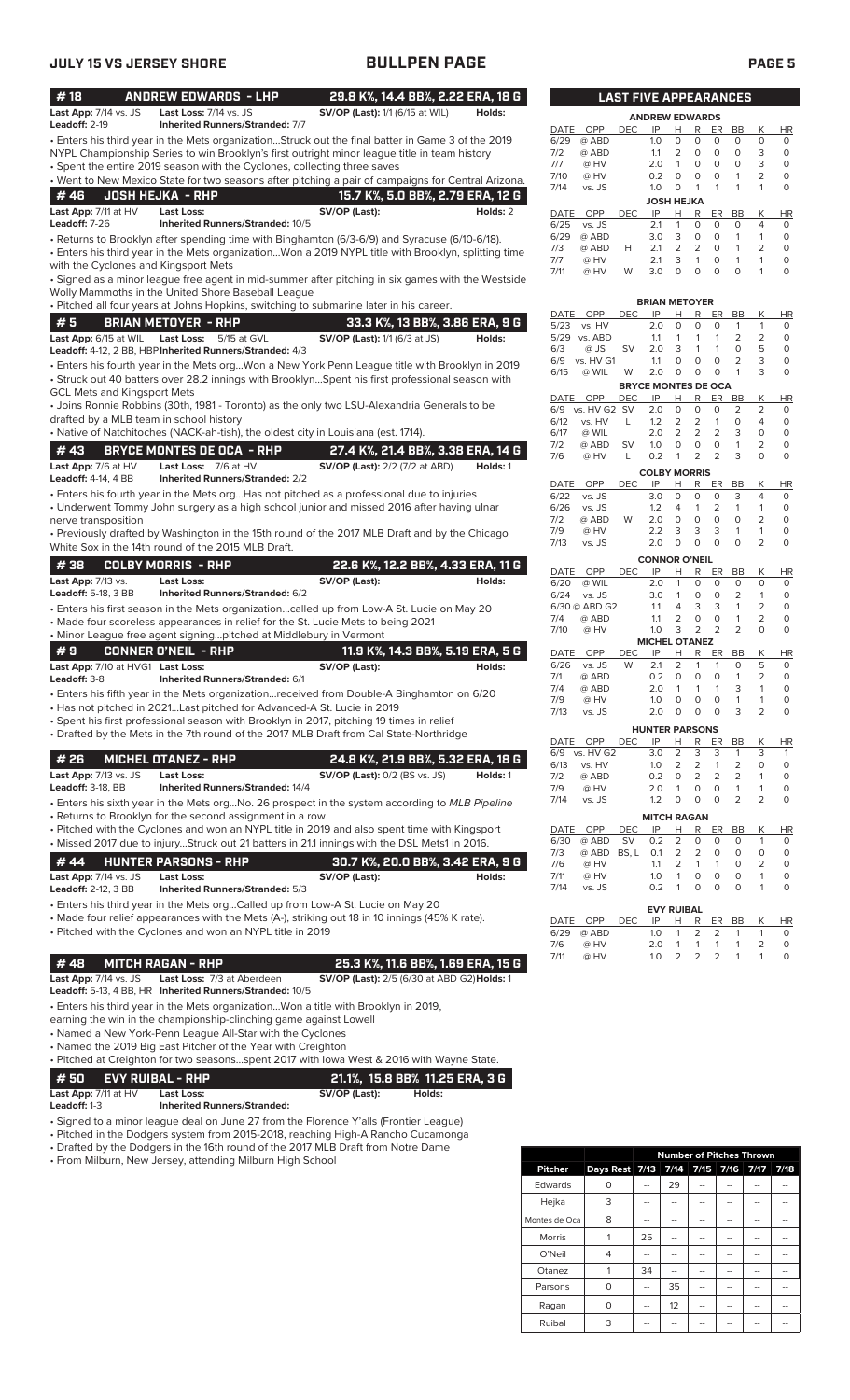# **JULY 15 VS JERSEY SHORE HIGH/LOW & CHARTS PAGE 6**

| Home Runs, Consecutive Games Three games (2x, last: Luke Ritter, 6/18-6/21) |
|-----------------------------------------------------------------------------|
|                                                                             |
|                                                                             |
|                                                                             |
|                                                                             |
|                                                                             |
|                                                                             |
|                                                                             |
| Most Extra-Base Hits, Game 3 (3x, Cody Bohanek, 6/15 at Wilmington)         |
|                                                                             |
| <b>TEAM BATTING HIGHS</b>                                                   |
|                                                                             |
|                                                                             |
|                                                                             |
|                                                                             |
|                                                                             |
|                                                                             |
|                                                                             |
|                                                                             |

**INDIVIDUAL BATTING HIGHS**

| Most Double Plays Hit into, Game3 (5x, 7/7 at Hudson Valley - 10 innings) |  |
|---------------------------------------------------------------------------|--|

### **FIELDING**

Most Errors, Team, Game...............................................................................6 (5/7 at Asheville) .<br>2 (6x, last: Brett Baty, 6/11 vs. Hudson Valley)<br>3 (5/19 vs. Hudson Valley) Most Double Plays Turned, Nine-Inning Game.......................... 3 (5/19 vs. Hudson Valley) Consecutive Errorless Games, Team.

**STARTERS BY POSITION**

**C-** Alvarez (19), Uriarte (19), Mena (12), Senger (9)

**1B-** Genord (42), Vasquez (8), Ritter (5), Bohanek (3), Winaker (2)

**2B-** Ritter (37), Walters (12), Gonzalez (6), Fermin (1), Tiberi (1), Struble (1), McNeil (1), Bohanek (1)

**3B-** Baty (41), Bohanek (11), Tiberi (7), Gonzalez (1)

**SS-** Mauricio (48), Bohanek (5), Walters (4), Gonzalez (3)

**LF-** Duplantis (32), Tiberi (12), Vasquez (5), Bohanek (4), Baty (3), Winaker (1), Ashford (1), Struble (1), Suozzi (1)

**CF-** Hernandez (23), Duplantis (20), Mangum (8), Hernandez (8), Molina (6), Ota (2), Ashford (1)

**RF-** Ashford (25), Struble (11), Molina (10), Bohanek (5), Winaker (4), Hernandez (4), Ota (1)

**DH-** Alvarez (17), Baty (7), Genord (6), Mauricio (5), Ritter (4), Bohanek (3), Tiberi (3), Hernandez (3), Senger (2), Mena (2), Walters (2), Vasquez (2), Fermin (1), Mangum (1), Ashford (1), Struble (1)

### **STARTERS BY BATTING ORDER**

**1st -** Duplantis (47), Bohanek (4), Struble (3), Tiberi (2), Mangum (2), Ashford (1), McNeil (1)

**2nd -** Bohanek (15), Mauricio (10), Ashford (6), Mangum (5), Duplantis (5), Winaker (4), Gonzalez (3), Tiberi (3), Struble (3), Walters (2), Alvarez (2), Fermin (2) Ritter (1)

**3rd -** Mauricio (45), Baty (15)

**4th-** Baty (36), Alvarez (11), Ritter (9), Genord (2), Vasquez (2)

**5th-** Alvarez (24), Ritter (14), Genord (5), Senger (4), Ashford (4), Bohanek (3), Vasquez (3), Ota (2), Hernandez (1)

**6th-** Ritter (18), Genord (12), Ashford (10), Bohanek (5), Hernandez (3), Senger (3), Mena (2), Winaker (2), Ota (1), Suozzi (1) Tiberi (1), Uriarte (1)

**7th-** Genord (22), Tiberi (5), Ashford (5), Vasquez (4), Bohanek (4), Gonzalez (4), Senger (3), Uriarte (3), Ritter (3), Hernandez (2), Walters (2), Mena (2), Winaker (1)

**8th-** Tiberi (11), Hernandez (10), Uriarte (8), Genord (7), Vasquez (6), Walters (6), Mena (6), Ashford (2), Gonzalez (2), Senger (1), Molina (1), Struble (1)

**9th-** Molina (15), Hernandez (14), Walters (7), Uriarte (7), Struble (5), Mena (4), Mangum (2), Struble (2), Bohanek (1), Tiberi (1), Gonzalez (1)

|             | <b>CATCHERS STEALING</b> |     |            |             |              | <b>MULTI-RUN INNINGS</b> |
|-------------|--------------------------|-----|------------|-------------|--------------|--------------------------|
| <b>Name</b> | CS                       | АТТ | <b>PCT</b> | <b>Runs</b> | <b>Times</b> | Last                     |
| Alvarez     |                          | 30  | 23%        | 6           |              | 8th, 7/11 at HV          |
| Mena        | 3                        | 15  | 20%        | 5           | 4            | 3rd, 6/30 at ABD G2      |
| Senger      | フ                        | 10  | 20%        |             | 4            | 8th, 6/26 vs. JS         |
| Uriarte     |                          | 31  | 35%        | 3           | 19           | 6th, 7/6 at HV           |
| Team        | 23                       | 86  | 27%        |             | 32           | 9th, 7/9 at HV           |

|                  |                                                | Ы  |  |                                      |  |  | 3 4 5 6 7 8 9 10 + TOTALS |
|------------------|------------------------------------------------|----|--|--------------------------------------|--|--|---------------------------|
| <b>OPPONENTS</b> | 34   38   52   44   23   35   21   37   17   5 |    |  |                                      |  |  | 301                       |
| <b>BKLYN</b>     | 31                                             | 20 |  | 22   33   22   32   26   39   16   6 |  |  | 249                       |

**Road Gray** 12-23

| INDIVIDUAL PITCHING HIGHS                                                   |
|-----------------------------------------------------------------------------|
|                                                                             |
|                                                                             |
| Most Home Runs Allowed, Game 4 (2x, Jose Butto, 6/6 at Jersey Shore)        |
|                                                                             |
| Most Strikeouts, Game, Reliever5 (3x, Michel Otanez, 6/26 vs. Jersey Shore) |
|                                                                             |
|                                                                             |
|                                                                             |
|                                                                             |
|                                                                             |
|                                                                             |
|                                                                             |

| TEAM PITCHING HIGHS                                                        |  |
|----------------------------------------------------------------------------|--|
|                                                                            |  |
|                                                                            |  |
|                                                                            |  |
|                                                                            |  |
|                                                                            |  |
|                                                                            |  |
|                                                                            |  |
|                                                                            |  |
|                                                                            |  |
|                                                                            |  |
| Most Strikeouts, Extra Innings  10 (2x, 7/7 at Hudson Valley - 10 innings) |  |
|                                                                            |  |
|                                                                            |  |
| Fewest Walks Allowed, Game 1 (4x, last, 7/7 at Hudson Valley - 10 innings) |  |
|                                                                            |  |
| Most Pitchers Used, Extra Innings5 (5/23 vs. Hudson Valley - 12 innings)   |  |
|                                                                            |  |

|                             |                           | <b>TEAM MISCELLANEOUS</b>                                                      |  |
|-----------------------------|---------------------------|--------------------------------------------------------------------------------|--|
|                             |                           |                                                                                |  |
|                             |                           | Longest Game, Time, Extra-Inning Game3:30 (6/23 vs. Jersey Shore - 10 innings) |  |
|                             |                           | Shortest Game, Time, Nine-Inning Game  2:20 (5/18 vs. Hudson Valley)           |  |
|                             |                           |                                                                                |  |
|                             |                           |                                                                                |  |
|                             |                           |                                                                                |  |
|                             |                           |                                                                                |  |
|                             |                           |                                                                                |  |
|                             |                           |                                                                                |  |
|                             |                           |                                                                                |  |
|                             |                           |                                                                                |  |
|                             |                           |                                                                                |  |
| OUTFIELD ASSISTS (9)        |                           | RECORD BREAKDOWN                                                               |  |
| <b>NAME</b><br><b>TOTAL</b> | (LAST)                    |                                                                                |  |
| 4<br>Duplantis              | 5/13 at GVL               |                                                                                |  |
| $\frac{1}{2}$<br>Ashford    | 7/10 at HV                |                                                                                |  |
| Molina<br>Winaker<br>1      | 5/21 vs. HV<br>5/6 at ASH |                                                                                |  |
| 1<br><b>Bohanek</b>         | 7/6 at HV                 |                                                                                |  |
|                             |                           |                                                                                |  |
|                             |                           |                                                                                |  |
|                             |                           |                                                                                |  |
|                             |                           |                                                                                |  |
|                             |                           |                                                                                |  |
| UNIFORM RECORDS             |                           |                                                                                |  |
|                             |                           |                                                                                |  |
| <b>Home White</b>           | 3-3                       |                                                                                |  |
|                             |                           | Non Quality Start 17-35                                                        |  |
| <b>Road Gray</b>            | $12 - 23$                 |                                                                                |  |
| <b>Championship Gold</b>    | $5-10$                    |                                                                                |  |
|                             |                           |                                                                                |  |
| <b>Coney Island</b>         | $O-1$                     | Score 4 or More Runs 16-13                                                     |  |
|                             |                           |                                                                                |  |
|                             |                           |                                                                                |  |
|                             |                           | Do Not Allow a Home Run 13-12<br>Hit More Home Runs 11-7                       |  |
|                             |                           | Opponent Hits More HRs1-16                                                     |  |
|                             |                           |                                                                                |  |
|                             |                           |                                                                                |  |
|                             |                           |                                                                                |  |
|                             |                           |                                                                                |  |
|                             |                           |                                                                                |  |
|                             |                           |                                                                                |  |
|                             |                           |                                                                                |  |
|                             |                           |                                                                                |  |
|                             |                           | Opponent Scores First 9-25                                                     |  |
|                             |                           |                                                                                |  |
|                             |                           |                                                                                |  |
|                             |                           |                                                                                |  |
|                             |                           |                                                                                |  |
|                             |                           |                                                                                |  |
|                             |                           |                                                                                |  |
|                             |                           |                                                                                |  |
|                             |                           | Last Game of Series  4-5                                                       |  |
|                             |                           |                                                                                |  |
|                             |                           |                                                                                |  |
|                             |                           |                                                                                |  |
| <b>EJECTIONS</b>            |                           | vs LHP Starters 8-11                                                           |  |

### **Name Umpire Date** Joe GenordDylan Bradley 7/9 at HV Ed Blankmeyer Joe Belangia 7/11 at HV vs. LHP Starters..........................................8-11 vs. RHP Starters

| <b>MISC. WINS</b>                      |
|----------------------------------------|
| Come from Behind Wins 10 (6/30 at ABD) |
| Wins in Last At-Bat4 (6/26 vs. JS)     |

Walk-off Wins .....................2 (6/23 vs. JS)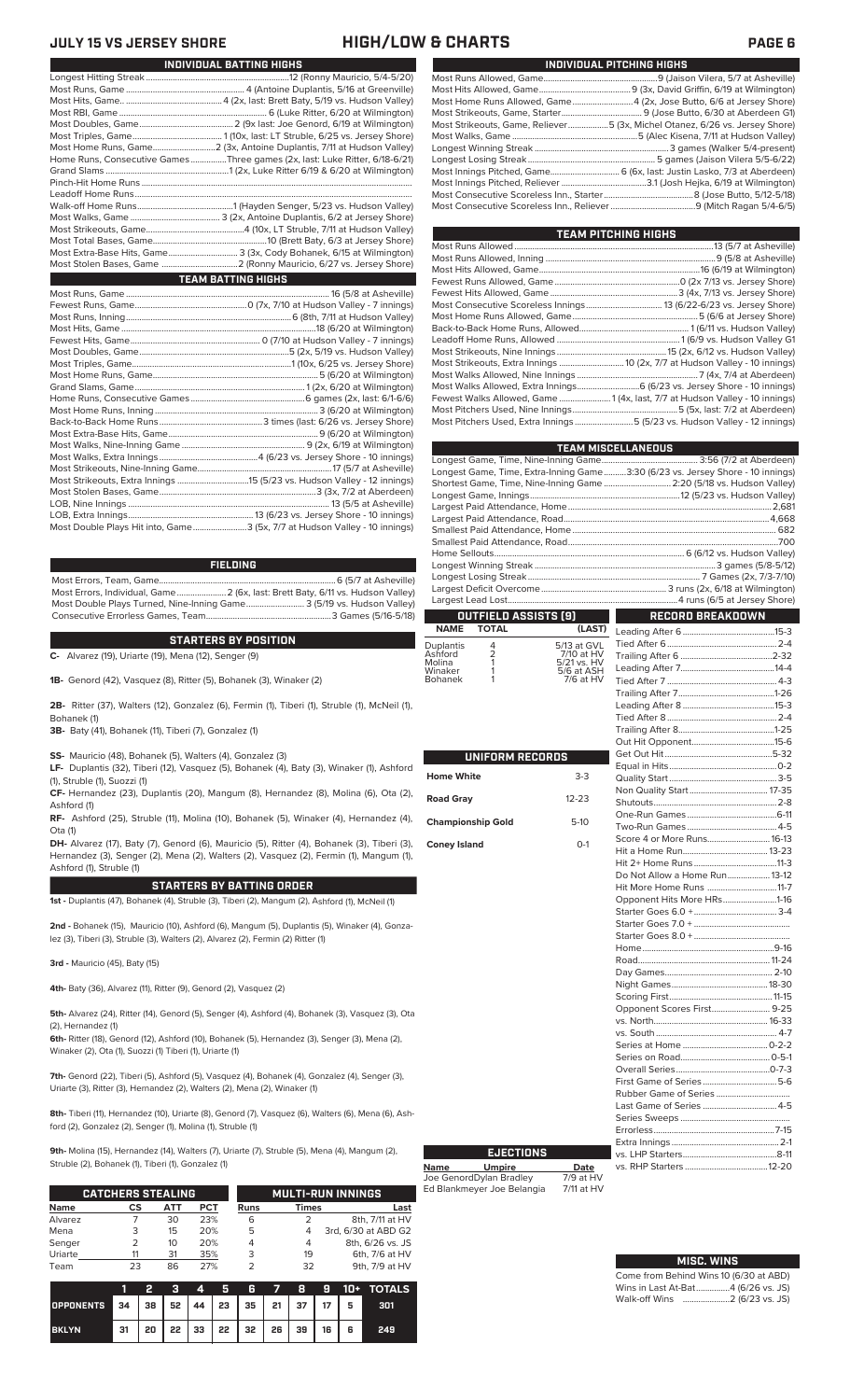# **JULY 15 VS JERSEY SHORE GAME BY GAME RESULTS**

|--|

|              | <b>GAME-BY-GAME RESULTS</b> |                                              |                |                   |                  |                   |                  |                                                                         |                                                  |                         |              |                   |
|--------------|-----------------------------|----------------------------------------------|----------------|-------------------|------------------|-------------------|------------------|-------------------------------------------------------------------------|--------------------------------------------------|-------------------------|--------------|-------------------|
| <b>DATE</b>  | GM#                         | OPPONENT                                     | W-L/TIME SCORE |                   | <b>RECORD</b>    | <b>POSITION</b>   | GA/GB            | <b>WINNING PITCHER</b>                                                  | <b>LOSING PITCHER</b>                            | <b>SAVE</b>             | <b>TIME</b>  | <b>ATTENDANCE</b> |
| 5/4          | $\mathbf{1}$                | at Asheville                                 | W              | $8 - 2$           | $1-0$            | T <sub>1st</sub>  | $+1$             | Josh Walker (1-0)                                                       | Blair Henley (0-1)                               |                         | 3:16         | 1,200             |
| 5/5          | $\overline{2}$              | at Asheville                                 | L              | $6-1$             | $1 - 1$          | T <sub>2</sub> nd | $-1$             | Chandler Casey (1-0)                                                    | Jose Butto (1-0)                                 |                         | 3:26         | 1,200             |
| 5/6          | 3                           | at Asheville                                 | L              | $11 - 4$          | $1 - 2$          | T3rd              | $-2$             | Matt Ruppenthal (1-0)                                                   | Oscar Rojas (0-1)                                |                         | 3:10         | 1,200             |
| 5/7          | 4                           | at Asheville                                 | L              | $13 - 7$          | $1 - 3$          | T3rd              | -3               | R.J. Freure (1-0)                                                       | Jaison Vilera (0-1)                              |                         | 3:44         | 1,200             |
| 5/8          | 5                           | at Asheville                                 | W              | $16-12$           | $2 - 3$          | T3rd              | -3               | Alec Kisena (1-0)                                                       | Juan Pablo Lopez (1-0)                           |                         | 3:52         | 1,200             |
| 5/9          |                             | at Asheville                                 |                |                   |                  |                   |                  | Cancelled due to non-COVID-related illness                              |                                                  |                         |              |                   |
| 5/10         |                             | OFF DAY                                      |                |                   |                  |                   |                  |                                                                         |                                                  |                         |              |                   |
| 5/11         | 6                           | at Greenville                                | W              | $6-1$             | $3 - 3$          | 2 <sub>nd</sub>   | $-2.5$           | Josh Walker (2-0)                                                       | Jay Groome (0-2)                                 |                         | 3:00         | 1,995             |
| 5/12         | 7                           | at Greenville                                | W              | $3-2$             | $4 - 3$          | 2 <sub>nd</sub>   | $-1.5$           | Brian Metoyer (1-0)                                                     | Yusniel Padron-Artilles (0-2)                    | Mitch Ragan (1)         | 3:14         | 1,819             |
| 5/13         | 8                           | at Greenville                                | L              | $8 - 2$           | $4 - 4$          | 2nd               | $-2.5$           | Chris Murphy (1-1)                                                      | Oscar Rojas (0-2)                                |                         | 3:21         | 2,485             |
| 5/14         | 9                           | at Greenville                                | L              | $5-1$             | $4 - 5$          | 4th               | $-2.5$           | Brayan Bello (2-0)                                                      | Alec Kisena (1-1)                                |                         | 2:54         | 2,732             |
| 5/15         | 10                          | at Greenville                                | L              | $8 - 4$           | $4-6$            | 4th               | $-3.5$           | Yorvin Pantoja (1-0)                                                    | Brian Metoyer (1-1)                              |                         | 2:52         | 2,883             |
| 5/16         | 11                          | at Greenville                                | L              | $10 - 9$          | $4 - 7$          | 4th               | $-3.5$           | Jake Wallace (1-0)                                                      | Eric Orze (0-1)                                  |                         | 3:09         | 2,818             |
| 5/17         |                             | OFF DAY                                      |                |                   |                  |                   |                  |                                                                         |                                                  |                         |              |                   |
| 5/18<br>5/19 | 12                          | <b>Hudson Valley</b>                         | L<br>W         | $4-3$<br>$14-0$   | $4 - 8$<br>$5-8$ | 5th               | $-4.5$           | Zach Greene (1-1)                                                       | Andrew Edwards (0-1)                             |                         | 2:29         | 1,315<br>810      |
| 5/20         | 13                          | <b>Hudson Valley</b><br><b>Hudson Valley</b> |                | $6-1$             | $5-9$            | 5th<br>5th        | $-3.5$<br>$-3.5$ | Allan Winans (1-0)<br>Luis Medina (2-0)                                 | Jhony Brito (0-1)<br>Jaison Vilera (0-2)         |                         | 3:01<br>2:42 | 682               |
| 5/21         | 14<br>15                    | <b>Hudson Valley</b>                         | L<br>W         | 4-1               | $6-9$            | 5th               | $-3.5$           | Josh Walker (3-0)                                                       | Josh Maciejewski (2-1)                           | Eric Orze (1)           | 2:33         | 998               |
| 5/22         | 16                          | <b>Hudson Valley</b>                         | L              | $5-3$             | $6-10$           | 5th               | $-4.5$           | Ken Waldichuk (1-0)                                                     | Cam Opp (0-1)                                    |                         | 3:14         | 1,624             |
| 5/23         | 17                          | <b>Hudson Valley</b>                         | W              | $6-5(12)$         | $7-10$           | 5th               | $-3.5$           | Josh Hejka (1-0)                                                        | Zach Greene (1-2)                                |                         | 3:24         | 1,261             |
| 5/24         |                             | OFF DAY                                      |                |                   |                  |                   |                  |                                                                         |                                                  |                         |              |                   |
| 5/25         | 18                          | Aberdeen                                     | L              | $8-1$             | $7 - 11$         | 5th               | $-4.5$           | Drew Rom (2-0)                                                          | Oscar Rojas (0-3)                                |                         | 2:52         | 861               |
| 5/26         | 19                          | Aberdeen                                     |                |                   |                  |                   |                  | 5/26 game postponed due to rain, makeup scheduled for doubleheader 5/27 |                                                  |                         |              |                   |
| 5/27         | 19                          | Aberdeen                                     | г              | $6-2(7)$          | $7-12$           | 5th               | $-5.5$           | Grayson Rodriguez (3-0)                                                 | Jaison Vilera (0-3)                              |                         | 2:14         |                   |
|              | 20                          | Aberdeen                                     | г              | $10-1(7)$         | $7-13$           | 5th               | $-6.5$           | Morgan McSweeney (2-0)                                                  | Cam Opp (0-2)                                    |                         | 2:37         | 926               |
| 5/28         | 21                          | Aberdeen                                     |                |                   |                  |                   |                  | 5/28 game postponed due to rain, makeup scheduled for doubleheader 8/25 |                                                  |                         |              |                   |
| 5/29         | 21                          | Aberdeen                                     | г              | $4-1$             | $7 - 14$         | 5th               | $-7.5$           | <b>Garrett Stallings (3-1)</b>                                          | Alec Kisena (1-2)                                | Connor Gillispie (1)    | 2:52         | 1,509             |
| 5/30         | 22                          | Aberdeen                                     |                |                   |                  |                   |                  | 5/30 game posted to a later date to be determined                       |                                                  |                         |              |                   |
| 5/31         |                             | OFF DAY                                      |                |                   |                  |                   |                  |                                                                         |                                                  |                         |              |                   |
|              |                             |                                              |                |                   |                  |                   |                  | MAY [7-14]                                                              |                                                  |                         |              |                   |
| 6/1          | 22                          | at Jersey Shore                              | W              | $11 - 5$          | $8-14$           | T4th              | $-7.5$           | Jose Butto (1-1)                                                        | Josh Hendrickson (0-1)                           |                         | 3:03         | 2,077             |
| 6/2          | 23                          | at Jersey Shore                              | L              | $4-1$             | $8 - 15$         | 5th               | $-8.5$           | Carlo Reyes (1-0)                                                       | Justin Lasko (0-1)                               | Blake Brown (1)         | 2:44         | 1,591             |
| 6/3          | 24                          | at Jersey Shore                              | W              | $6 - 4$           | $9-15$           | 4th               | $-8.5$           | Bryce Montes de Oca (1-0)                                               | Jack Perkins (0-1)                               | Brian Metoyer (1)       | 3:15         | 1,473             |
| 6/4          | 25                          | at Jersey Shore                              | L              | $5-4(7)$          | $9-16$           | 5th               | $-9.0$           | Aneurys Zabala (2-2)                                                    | Allan Winans (1-1)                               |                         | 2:12         | 2,399             |
| 6/5          | 26                          | at Jersey Shore                              | L              | $5 - 4$           | $9-17$           | 5th               | $-9.0$           | Mike Adams (1-1)                                                        | Mitch Ragan (0-1)                                |                         | 2:36         | 2,122             |
| 6/6          | 27                          | at Jersey Shore                              | L              | $11-6$            | $9-18$           | 5th               | $-9.5$           | Nick Lackney (1-0)                                                      | Jose Butto (1-2)                                 |                         | 3:31         | 2,041             |
| $6/7$        |                             | OFF DAY                                      |                |                   |                  |                   |                  |                                                                         |                                                  |                         |              |                   |
| 6/9          | 28                          | <b>Hudson Valley</b>                         | L              | $3-2(7)$          | $9-19$           | 5th               | $-10.5$          | Tanner Myatt (1-0)                                                      | Justin Lasko (0-2)                               | Justin Wilson (1)       | 2:22         |                   |
|              | 29                          | <b>Hudson Valley</b>                         | W              | $5-3(7)$          | 10-19            | 5th               | $-9.5$           | Eric Orze (1-1)                                                         | Luis Medina (2-1)                                | Bryce Montes de Oca (1) | 2:02         | 1,211             |
| 6/10         | 30                          | <b>Hudson Valley</b>                         | L              | $1-0$             | 10-20            | 5th               | $-9.5$           | <b>Barrett Loseke (2-1)</b>                                             | Cam Opp (0-3)                                    | Zach Greene (1)         | 2:37         | 1,396             |
| 6/11         | 31                          | <b>Hudson Valley</b>                         | L              | $8-0$             | $10 - 21$        | 5th               | -9.5             | Ken Waldichuk (2-0)                                                     | Jaison Vilera (0-4)                              |                         | 3:06         | 1,597             |
| 6/12         | 32                          | <b>Hudson Valley</b>                         | г              | $5-4$             | 10-22            | 5th               | $-9.5$           | Nelson Alvarez (2-0)                                                    | Bryce Montes de Oca (1-1)                        | Justin Wilson (2)       | 3:22         | 2,194             |
| 6/13         | 33                          | <b>Hudson Valley</b>                         | г              | $5-0$             | $10 - 23$        | 5th               | $-9.5$           | Hayden Wesneski (1-1)                                                   | Allan Winans (1-2)                               |                         | 2:50         | 1,749             |
| 6/14         |                             | OFF DAY                                      |                |                   |                  |                   |                  |                                                                         |                                                  |                         |              |                   |
| 6/15         | 34                          | at Wilmington                                | W              | $3-1$             | $11 - 23$        | 5th               | $-8.5$           | Brian Metoyer (2-1)                                                     | Zach Brzykcy (2-1)                               | Andrew Edwards (1)      | 2:21         | 1,188             |
| 6/16         | 35                          | at Wilmington                                | L              | $5 - 2$           | $11 - 24$        | 5th               | $-9.5$           | Amos Willingham (1-0)                                                   | Eric Orze (1-2)                                  | Reid Schaller (3)       | 2:51         | 700               |
| 6/17         | 36                          | at Wilmington                                | L              | $8 - 4$           | $11 - 25$        | 5th               | $-10.5$          | Joan Adon (3-1)                                                         | Alec Kisena (1-3)                                |                         | 2:54         | 1,009             |
| 6/18         | 37                          | at Wilmington                                | W              | $7-5$             | $12 - 25$        | 5th               | $-10$            | Mitch Ragan (1-1)                                                       | Reid Schaller (1-1)                              |                         | 2:52         | 2,565             |
| 6/19<br>6/20 | 38<br>39                    | at Wilmington<br>at Wilmington               | L<br>W         | $9 - 8$<br>$13-1$ | 12-26<br>13-26   | 5th<br>5th        | $-11$<br>$-11$   | Christian Vann (2-0)<br>Justin Lasko (1-2)                              | Andrew Edwards (0-2)<br>Alfonso Hernanndez (0-1) |                         | 3:26<br>2:44 | 1,899<br>2,722    |
| 6/21         |                             | OFF DAY                                      |                |                   |                  |                   |                  |                                                                         |                                                  |                         |              |                   |
| 6/22         | 40                          | <b>Jersey Shore</b>                          | L              | $7-5$             | 13-27            | 5th               | $-12$            | Manuel Silva (1-0)                                                      | Jaison Vilera (0-5)                              | Aneurys Zabala (3)      | 3:01         | 2,307             |
| 6/23         | 41                          | <b>Jersey Shore</b>                          | W              | $3-2(10)$         | 14-27            | 5th               | $-12$            | Mitch Ragan (2-1)                                                       | Andrew Brown (2-2)                               |                         | 3:30         | 1,595             |
| 6/24         | 42                          | <b>Jersey Shore</b>                          | L              | $3-0$             | 14-28            | 5th               | $-13$            | Kevin Gowdy (2-3)                                                       | Jose Butto (1-3)                                 | Blake Brown (2)         | 2:52         | 1,906             |
| 6/25         | 43                          | <b>Jersey Shore</b>                          | W              | $7-2$             | 15-28            | 5th               | $-13$            | Cam Opp (1-3)                                                           | Jonathan Hughes (2-3)                            |                         | 2:44         | 2,194             |
| 6/26         | 44                          | <b>Jersey Shore</b>                          | W              | $8-5$             | 16-28            | 5th               | $-13$            | Michel Otanez (1-0)                                                     | Mark Potter (0-2)                                |                         | 3:13         | 2,363             |
| 6/27         | 45                          | <b>Jersey Shore</b>                          | L              | $3-0$             | 16-29            | 5th               | $-13$            | Dominic Pipkin (2-0)                                                    | Justin Lasko (1-3)                               | Blake Brown (3)         | 2:43         | 2,253             |
| 6/28         |                             | OFF DAY                                      |                |                   |                  |                   |                  |                                                                         |                                                  |                         |              |                   |
| 6/29         | 46                          | at Aberdeen                                  | L              | $7-3$             | 16-30            | 5th               | $-14$            | Garrett Stallings (4-3)                                                 | Alec Kisena (1-4)                                | Garrett Farmer (4)      | 2:40         | 1,347             |
| 6/30         | 47                          | at Aberdeen                                  | L              | $2-1(7)$          | 16-31            | 5th               | $-14.5$          | Clayton McGinness (1-1)                                                 | Jose Butto (1-4)                                 | Logan Gillaspie (1)     | 1:53         |                   |
|              | 48                          | at Aberdeen                                  | W              | $7-6(7)$          | $17 - 31$        | 5th               | $-14.5$          | Jaison Vilera (1-5)                                                     | Kade Strowd (0-2)                                | Mitch Ragan (2)         | 2:31         | 2,405             |
|              |                             |                                              |                |                   |                  |                   |                  | <b>JUNE [10-17]</b>                                                     |                                                  |                         |              |                   |
| 7/1          | 49                          | at Aberdeen                                  | L              | $2-0(6)$          | 17-32            | 5th               | $-15$            | Drew Rom (5-0)                                                          | Cam (1-4)                                        |                         | 1:50         | 1,077             |
| 7/2          | 50                          | at Aberdeen                                  | W              | $6 - 5$           | 18-32            | 5th               | $-14$            | Colby Morris (1-0)                                                      | Connor Gillispie (4-4)                           | Bryce Montes de Oca (2) | 3:56         | 2,004             |
| 7/3          | 51                          | at Aberdeen                                  | L              | $4 - 3$           | 18-33            | 5th               | $-14.5$          | Xavier Moore (1-0)                                                      | Mitch Ragan (2-2)                                |                         | 3:00         | 4,668             |
| 7/4          | 52                          | at Aberdeen                                  | L              | $7 - 2$           | 18-34            | 5th               | $-15.5$          | Garrett Stallings (5-3)                                                 | Alec Kisena (1-5)                                |                         | 2:31         | 3,001             |
| 7/5          |                             | OFF DAY                                      |                |                   |                  |                   |                  |                                                                         |                                                  |                         |              |                   |
| 7/6          | 53                          | at Hudson Valley                             | L              | $9 - 7$           | 18-35            | 5th               | $-16.5$          | Charlie Ruegger (4-4)                                                   | Bryce Montes de Oca (1-2)                        | Derek Craft (2)         | 3:15         | 1,687             |
| 7/7          | 54                          | at Hudson Valley                             | L              | $3-2(10)$         | 18-36            | 5th               | $-17.5$          | Barrett Loseke (3-1)                                                    | Josh Hejka (1-1)                                 |                         | 2:55         | 2,688             |
| 7/8          | 55                          | at Hudson Valley 7:05 p.m.                   |                |                   |                  |                   |                  | Game postponed due to rain, doubleheader scheduled for 7/10             |                                                  |                         |              |                   |
| 7/9          | 55                          | at Hudson Valley                             | L              | $6 - 4$           | 18-37            | 5th               | $-18.5$          | Jhony Brito (3-3)                                                       | Cam Opp (1-5)                                    |                         | 3:06         | 3,896             |
| 7/10         | 56                          | at Hudson Valley                             | L              | $7-1(7)$          | 18-38            | 5th               | $-19.5$          | Mitch Spence (3-1)                                                      | Connor Grey (0-1)                                |                         | 2:22         |                   |
|              | 57                          | at Hudson Valley                             | L              | $5-0(7)$          | 18-39            | 5th               | $-20.5$          | Nick Ernst (4-0)                                                        | Justin Lasko (1-4)                               |                         | 2:03         | 3,111             |
| 7/11         |                             | 58 at Hudson Valley                          | W              | $10-3$            | 19-39            | 5th               | $-19.5$          | Josh Hejka (2-1)                                                        | Shawn Semple (3-1)                               |                         | 3:20         | 2,892             |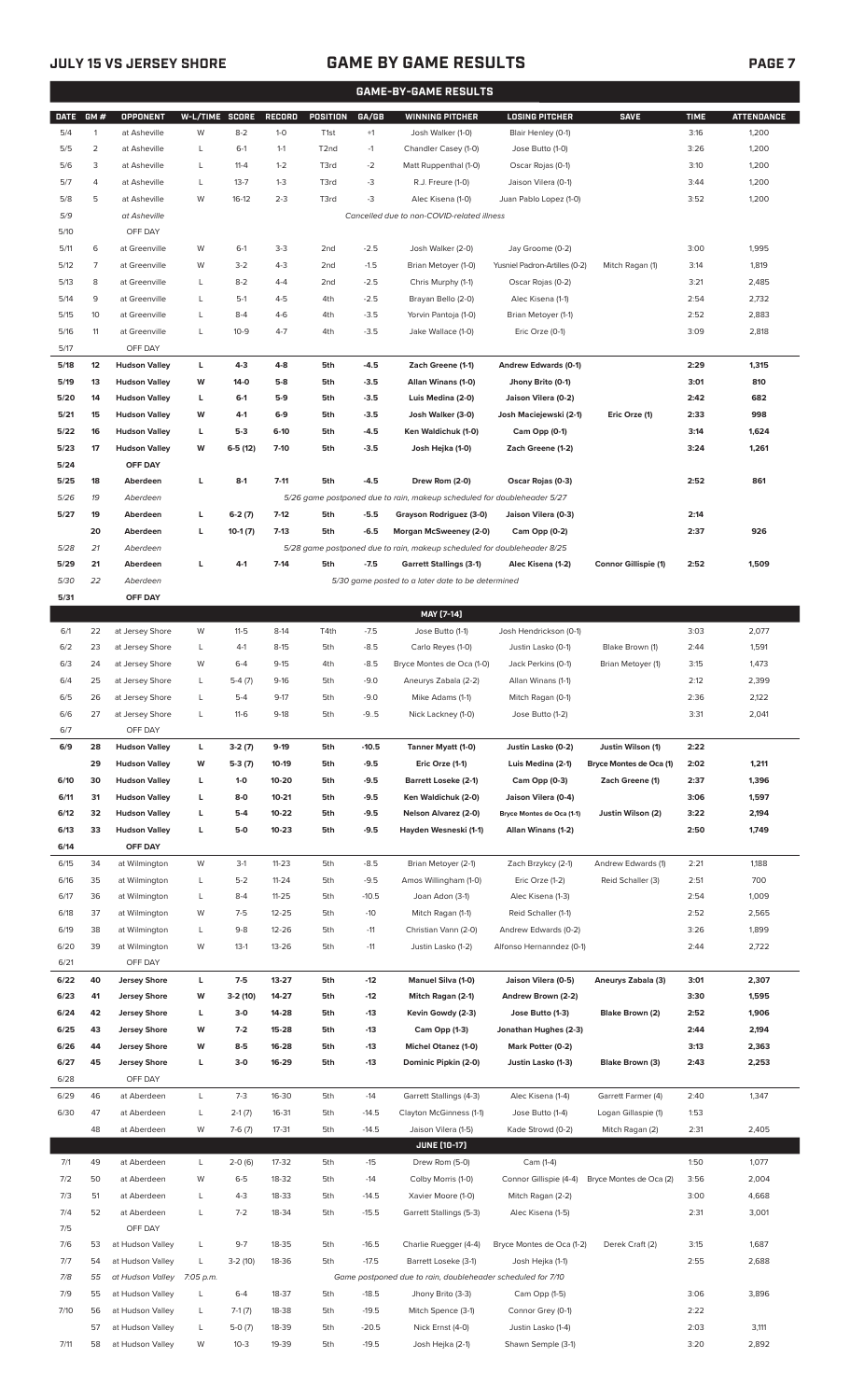# **JULY 15 VS JERSEY SHORE GAME-BY-GAME PAGE 8**

| OFF DAY<br>7/12<br>7/13<br>59<br><b>Jersey Shore</b><br>W<br>$1-0$<br>20-39<br>$-19.5$<br>Michel Otanez (2-0)<br>Blake Brown (0-1)<br>2:34<br>2,681<br>5th<br><b>Jersey Shore</b><br>L<br>$3-2$<br>20-40<br>5th<br>$-19.5$<br>Andrew Edwards (0-3)<br>3:13<br>1,898<br>7/14<br>60<br>Carlo Reyes (2-1)<br><b>Jersey Shore</b><br>7/15<br>61<br>7:00 p.m.<br><b>Jersey Shore</b><br>7:00 p.m.<br>7/16<br>62<br><b>Jersey Shore</b><br>7/17<br>63<br>6:00 p.m.<br><b>Jersey Shore</b><br>7/18<br>64<br>4:00 p.m.<br>7/19<br>OFF DAY<br>7/20<br>65<br>Wilmington<br>7:00 p.m.<br>Wilmington<br>7/21<br>66<br>7:00 p.m.<br>7/22<br>67<br>Wilmington<br>7:00 p.m.<br>7/23<br>68<br>Wilmington<br>7:00 p.m.<br>7/24<br>69<br>Wilmington<br>6:00 p.m.<br>7/25<br>70<br>Wilmington<br>4:00 p.m.<br>7/26<br>OFF DAY<br>7/27<br>71<br>at Jersey Shore<br>7:05 p.m.<br>7/28<br>72<br>at Jersey Shore<br>7:05 p.m.<br>7/29<br>at Jersey Shore<br>7:05 p.m.<br>73<br>7/30<br>at Jersey Shore<br>74<br>7:05 p.m.<br>7/31<br>75<br>at Jersey Shore<br>7:05 p.m.<br><b>JULY</b> [3-8]<br>8/1<br>76<br>at Jersey Shore<br>1:05 p.m.<br>8/2<br>OFF DAY<br>77<br><b>Hudson Valley</b><br>8/3<br>7:00 p.m.<br>8/4<br><b>Hudson Valley</b><br>7:00 p.m.<br>78<br>8/5<br>79<br><b>Hudson Valley</b><br>7:00 p.m.<br>80<br><b>Hudson Valley</b><br>7:00 p.m.<br>8/6<br>8/7<br><b>Hudson Valley</b><br>6:00 p.m.<br>81<br>8/8<br>82<br><b>Hudson Valley</b><br>4:00 p.m.<br>8/9<br>OFF DAY<br>8/10<br>83<br>7:05 p.m.<br>at Wilmington<br>8/11<br>7:05 p.m.<br>84<br>at Wilmington<br>8/12<br>85<br>7:05 p.m.<br>at Wilmington<br>8/13<br>7:05 p.m.<br>86<br>at Wilmington<br>8/14<br>6:05 p.m.<br>87<br>at Wilmington<br>8/15<br>88<br>1:05 p.m.<br>at Wilmington<br>8/16<br>OFF DAY<br>8/17<br>89<br>at Hudson Valley 7:05 p.m.<br>8/18<br>at Hudson Valley 7:05 p.m.<br>90<br>at Hudson Valley 7:05 p.m.<br>8/19<br>91<br>8/20<br>92<br>at Hudson Valley<br>7:05 p.m.<br>8/21<br>93<br>at Hudson Valley<br>6:05 p.m.<br>8/22<br>94<br>at Hudson Valley<br>4:35 p.m.<br>OFF DAY<br>8/23<br>95<br>8/24<br>Aberdeen<br>7:00 p.m.<br>8/25<br>96<br>Aberdeen<br>5:00 p.m.<br>DH<br>97<br>Aberdeen<br>8/26<br>98<br>Aberdeen<br>7:00 p.m.<br>8/27<br>99<br>Aberdeen<br>7:00 p.m.<br>8/28<br>100<br>Aberdeen<br>6:00 p.m.<br>8/29<br>101<br>Aberdeen<br>4:00 p.m.<br>OFF DAY<br>8/30<br>8/31<br>102<br>Wilmington<br>6:30 p.m.<br>AUGUST (0-0)<br>9/1<br>103<br>Wilmington<br>7:00 p.m.<br>9/2<br>104<br>Wilmington<br>7:00 p.m.<br>9/3<br>105<br>Wilmington<br>7:00 p.m.<br>9/4<br>106<br>Wilmington<br>6:00 p.m.<br>9/5<br>107<br>Wilmington<br>4:00 p.m.<br>9/6<br>OFF DAY<br>9/7<br>108<br>at Hudson Valley<br>7:05 p.m.<br>9/8<br>109<br>at Hudson Valley<br>7:05 p.m.<br>9/9<br>110<br>at Hudson Valley<br>7:05 p.m.<br>9/10<br>111<br>at Hudson Valley<br>7:05 p.m.<br>9/11<br>112<br>at Hudson Valley<br>6:05 p.m.<br>9/12<br>113<br>at Hudson Valley<br>4:35 p.m.<br>9/13<br>OFF DAY<br>9/14<br>114<br><b>Jersey Shore</b><br>7:00 p.m.<br>9/15<br><b>Jersey Shore</b><br>7:00 p.m.<br>115<br>9/16<br><b>Jersey Shore</b><br>7:00 p.m.<br>116<br>9/17<br>117<br><b>Jersey Shore</b><br>7:00 p.m.<br>9/18<br>118<br><b>Jersey Shore</b><br>4:00 p.m.<br>9/19<br>119<br><b>Jersey Shore</b><br>1:00 p.m.<br>SEPTEMBER (0-0) | <b>DATE</b> | <b>GM#</b> | OPPONENT | W-L/TIME SCORE | <b>RECORD</b> | POSITION | GA/GB | <b>WINNING PITCHER</b> | <b>LOSING PITCHER</b> | <b>SAVE</b> | <b>TIME</b> | <b>ATTENDANCE</b> |
|--------------------------------------------------------------------------------------------------------------------------------------------------------------------------------------------------------------------------------------------------------------------------------------------------------------------------------------------------------------------------------------------------------------------------------------------------------------------------------------------------------------------------------------------------------------------------------------------------------------------------------------------------------------------------------------------------------------------------------------------------------------------------------------------------------------------------------------------------------------------------------------------------------------------------------------------------------------------------------------------------------------------------------------------------------------------------------------------------------------------------------------------------------------------------------------------------------------------------------------------------------------------------------------------------------------------------------------------------------------------------------------------------------------------------------------------------------------------------------------------------------------------------------------------------------------------------------------------------------------------------------------------------------------------------------------------------------------------------------------------------------------------------------------------------------------------------------------------------------------------------------------------------------------------------------------------------------------------------------------------------------------------------------------------------------------------------------------------------------------------------------------------------------------------------------------------------------------------------------------------------------------------------------------------------------------------------------------------------------------------------------------------------------------------------------------------------------------------------------------------------------------------------------------------------------------------------------------------------------------------------------------------------------------------------------------------------------------------------------------------------------------------------------------------------------------------------------------------------------------------------------------------------------------------------------------------------------------------------------------------------------------------------------------------------------------------------------------------------------------------------------------------------------------------------------------------------------------------------------------------------------------------------------------------------------|-------------|------------|----------|----------------|---------------|----------|-------|------------------------|-----------------------|-------------|-------------|-------------------|
|                                                                                                                                                                                                                                                                                                                                                                                                                                                                                                                                                                                                                                                                                                                                                                                                                                                                                                                                                                                                                                                                                                                                                                                                                                                                                                                                                                                                                                                                                                                                                                                                                                                                                                                                                                                                                                                                                                                                                                                                                                                                                                                                                                                                                                                                                                                                                                                                                                                                                                                                                                                                                                                                                                                                                                                                                                                                                                                                                                                                                                                                                                                                                                                                                                                                                                        |             |            |          |                |               |          |       |                        |                       |             |             |                   |
|                                                                                                                                                                                                                                                                                                                                                                                                                                                                                                                                                                                                                                                                                                                                                                                                                                                                                                                                                                                                                                                                                                                                                                                                                                                                                                                                                                                                                                                                                                                                                                                                                                                                                                                                                                                                                                                                                                                                                                                                                                                                                                                                                                                                                                                                                                                                                                                                                                                                                                                                                                                                                                                                                                                                                                                                                                                                                                                                                                                                                                                                                                                                                                                                                                                                                                        |             |            |          |                |               |          |       |                        |                       |             |             |                   |
|                                                                                                                                                                                                                                                                                                                                                                                                                                                                                                                                                                                                                                                                                                                                                                                                                                                                                                                                                                                                                                                                                                                                                                                                                                                                                                                                                                                                                                                                                                                                                                                                                                                                                                                                                                                                                                                                                                                                                                                                                                                                                                                                                                                                                                                                                                                                                                                                                                                                                                                                                                                                                                                                                                                                                                                                                                                                                                                                                                                                                                                                                                                                                                                                                                                                                                        |             |            |          |                |               |          |       |                        |                       |             |             |                   |
|                                                                                                                                                                                                                                                                                                                                                                                                                                                                                                                                                                                                                                                                                                                                                                                                                                                                                                                                                                                                                                                                                                                                                                                                                                                                                                                                                                                                                                                                                                                                                                                                                                                                                                                                                                                                                                                                                                                                                                                                                                                                                                                                                                                                                                                                                                                                                                                                                                                                                                                                                                                                                                                                                                                                                                                                                                                                                                                                                                                                                                                                                                                                                                                                                                                                                                        |             |            |          |                |               |          |       |                        |                       |             |             |                   |
|                                                                                                                                                                                                                                                                                                                                                                                                                                                                                                                                                                                                                                                                                                                                                                                                                                                                                                                                                                                                                                                                                                                                                                                                                                                                                                                                                                                                                                                                                                                                                                                                                                                                                                                                                                                                                                                                                                                                                                                                                                                                                                                                                                                                                                                                                                                                                                                                                                                                                                                                                                                                                                                                                                                                                                                                                                                                                                                                                                                                                                                                                                                                                                                                                                                                                                        |             |            |          |                |               |          |       |                        |                       |             |             |                   |
|                                                                                                                                                                                                                                                                                                                                                                                                                                                                                                                                                                                                                                                                                                                                                                                                                                                                                                                                                                                                                                                                                                                                                                                                                                                                                                                                                                                                                                                                                                                                                                                                                                                                                                                                                                                                                                                                                                                                                                                                                                                                                                                                                                                                                                                                                                                                                                                                                                                                                                                                                                                                                                                                                                                                                                                                                                                                                                                                                                                                                                                                                                                                                                                                                                                                                                        |             |            |          |                |               |          |       |                        |                       |             |             |                   |
|                                                                                                                                                                                                                                                                                                                                                                                                                                                                                                                                                                                                                                                                                                                                                                                                                                                                                                                                                                                                                                                                                                                                                                                                                                                                                                                                                                                                                                                                                                                                                                                                                                                                                                                                                                                                                                                                                                                                                                                                                                                                                                                                                                                                                                                                                                                                                                                                                                                                                                                                                                                                                                                                                                                                                                                                                                                                                                                                                                                                                                                                                                                                                                                                                                                                                                        |             |            |          |                |               |          |       |                        |                       |             |             |                   |
|                                                                                                                                                                                                                                                                                                                                                                                                                                                                                                                                                                                                                                                                                                                                                                                                                                                                                                                                                                                                                                                                                                                                                                                                                                                                                                                                                                                                                                                                                                                                                                                                                                                                                                                                                                                                                                                                                                                                                                                                                                                                                                                                                                                                                                                                                                                                                                                                                                                                                                                                                                                                                                                                                                                                                                                                                                                                                                                                                                                                                                                                                                                                                                                                                                                                                                        |             |            |          |                |               |          |       |                        |                       |             |             |                   |
|                                                                                                                                                                                                                                                                                                                                                                                                                                                                                                                                                                                                                                                                                                                                                                                                                                                                                                                                                                                                                                                                                                                                                                                                                                                                                                                                                                                                                                                                                                                                                                                                                                                                                                                                                                                                                                                                                                                                                                                                                                                                                                                                                                                                                                                                                                                                                                                                                                                                                                                                                                                                                                                                                                                                                                                                                                                                                                                                                                                                                                                                                                                                                                                                                                                                                                        |             |            |          |                |               |          |       |                        |                       |             |             |                   |
|                                                                                                                                                                                                                                                                                                                                                                                                                                                                                                                                                                                                                                                                                                                                                                                                                                                                                                                                                                                                                                                                                                                                                                                                                                                                                                                                                                                                                                                                                                                                                                                                                                                                                                                                                                                                                                                                                                                                                                                                                                                                                                                                                                                                                                                                                                                                                                                                                                                                                                                                                                                                                                                                                                                                                                                                                                                                                                                                                                                                                                                                                                                                                                                                                                                                                                        |             |            |          |                |               |          |       |                        |                       |             |             |                   |
|                                                                                                                                                                                                                                                                                                                                                                                                                                                                                                                                                                                                                                                                                                                                                                                                                                                                                                                                                                                                                                                                                                                                                                                                                                                                                                                                                                                                                                                                                                                                                                                                                                                                                                                                                                                                                                                                                                                                                                                                                                                                                                                                                                                                                                                                                                                                                                                                                                                                                                                                                                                                                                                                                                                                                                                                                                                                                                                                                                                                                                                                                                                                                                                                                                                                                                        |             |            |          |                |               |          |       |                        |                       |             |             |                   |
|                                                                                                                                                                                                                                                                                                                                                                                                                                                                                                                                                                                                                                                                                                                                                                                                                                                                                                                                                                                                                                                                                                                                                                                                                                                                                                                                                                                                                                                                                                                                                                                                                                                                                                                                                                                                                                                                                                                                                                                                                                                                                                                                                                                                                                                                                                                                                                                                                                                                                                                                                                                                                                                                                                                                                                                                                                                                                                                                                                                                                                                                                                                                                                                                                                                                                                        |             |            |          |                |               |          |       |                        |                       |             |             |                   |
|                                                                                                                                                                                                                                                                                                                                                                                                                                                                                                                                                                                                                                                                                                                                                                                                                                                                                                                                                                                                                                                                                                                                                                                                                                                                                                                                                                                                                                                                                                                                                                                                                                                                                                                                                                                                                                                                                                                                                                                                                                                                                                                                                                                                                                                                                                                                                                                                                                                                                                                                                                                                                                                                                                                                                                                                                                                                                                                                                                                                                                                                                                                                                                                                                                                                                                        |             |            |          |                |               |          |       |                        |                       |             |             |                   |
|                                                                                                                                                                                                                                                                                                                                                                                                                                                                                                                                                                                                                                                                                                                                                                                                                                                                                                                                                                                                                                                                                                                                                                                                                                                                                                                                                                                                                                                                                                                                                                                                                                                                                                                                                                                                                                                                                                                                                                                                                                                                                                                                                                                                                                                                                                                                                                                                                                                                                                                                                                                                                                                                                                                                                                                                                                                                                                                                                                                                                                                                                                                                                                                                                                                                                                        |             |            |          |                |               |          |       |                        |                       |             |             |                   |
|                                                                                                                                                                                                                                                                                                                                                                                                                                                                                                                                                                                                                                                                                                                                                                                                                                                                                                                                                                                                                                                                                                                                                                                                                                                                                                                                                                                                                                                                                                                                                                                                                                                                                                                                                                                                                                                                                                                                                                                                                                                                                                                                                                                                                                                                                                                                                                                                                                                                                                                                                                                                                                                                                                                                                                                                                                                                                                                                                                                                                                                                                                                                                                                                                                                                                                        |             |            |          |                |               |          |       |                        |                       |             |             |                   |
|                                                                                                                                                                                                                                                                                                                                                                                                                                                                                                                                                                                                                                                                                                                                                                                                                                                                                                                                                                                                                                                                                                                                                                                                                                                                                                                                                                                                                                                                                                                                                                                                                                                                                                                                                                                                                                                                                                                                                                                                                                                                                                                                                                                                                                                                                                                                                                                                                                                                                                                                                                                                                                                                                                                                                                                                                                                                                                                                                                                                                                                                                                                                                                                                                                                                                                        |             |            |          |                |               |          |       |                        |                       |             |             |                   |
|                                                                                                                                                                                                                                                                                                                                                                                                                                                                                                                                                                                                                                                                                                                                                                                                                                                                                                                                                                                                                                                                                                                                                                                                                                                                                                                                                                                                                                                                                                                                                                                                                                                                                                                                                                                                                                                                                                                                                                                                                                                                                                                                                                                                                                                                                                                                                                                                                                                                                                                                                                                                                                                                                                                                                                                                                                                                                                                                                                                                                                                                                                                                                                                                                                                                                                        |             |            |          |                |               |          |       |                        |                       |             |             |                   |
|                                                                                                                                                                                                                                                                                                                                                                                                                                                                                                                                                                                                                                                                                                                                                                                                                                                                                                                                                                                                                                                                                                                                                                                                                                                                                                                                                                                                                                                                                                                                                                                                                                                                                                                                                                                                                                                                                                                                                                                                                                                                                                                                                                                                                                                                                                                                                                                                                                                                                                                                                                                                                                                                                                                                                                                                                                                                                                                                                                                                                                                                                                                                                                                                                                                                                                        |             |            |          |                |               |          |       |                        |                       |             |             |                   |
|                                                                                                                                                                                                                                                                                                                                                                                                                                                                                                                                                                                                                                                                                                                                                                                                                                                                                                                                                                                                                                                                                                                                                                                                                                                                                                                                                                                                                                                                                                                                                                                                                                                                                                                                                                                                                                                                                                                                                                                                                                                                                                                                                                                                                                                                                                                                                                                                                                                                                                                                                                                                                                                                                                                                                                                                                                                                                                                                                                                                                                                                                                                                                                                                                                                                                                        |             |            |          |                |               |          |       |                        |                       |             |             |                   |
|                                                                                                                                                                                                                                                                                                                                                                                                                                                                                                                                                                                                                                                                                                                                                                                                                                                                                                                                                                                                                                                                                                                                                                                                                                                                                                                                                                                                                                                                                                                                                                                                                                                                                                                                                                                                                                                                                                                                                                                                                                                                                                                                                                                                                                                                                                                                                                                                                                                                                                                                                                                                                                                                                                                                                                                                                                                                                                                                                                                                                                                                                                                                                                                                                                                                                                        |             |            |          |                |               |          |       |                        |                       |             |             |                   |
|                                                                                                                                                                                                                                                                                                                                                                                                                                                                                                                                                                                                                                                                                                                                                                                                                                                                                                                                                                                                                                                                                                                                                                                                                                                                                                                                                                                                                                                                                                                                                                                                                                                                                                                                                                                                                                                                                                                                                                                                                                                                                                                                                                                                                                                                                                                                                                                                                                                                                                                                                                                                                                                                                                                                                                                                                                                                                                                                                                                                                                                                                                                                                                                                                                                                                                        |             |            |          |                |               |          |       |                        |                       |             |             |                   |
|                                                                                                                                                                                                                                                                                                                                                                                                                                                                                                                                                                                                                                                                                                                                                                                                                                                                                                                                                                                                                                                                                                                                                                                                                                                                                                                                                                                                                                                                                                                                                                                                                                                                                                                                                                                                                                                                                                                                                                                                                                                                                                                                                                                                                                                                                                                                                                                                                                                                                                                                                                                                                                                                                                                                                                                                                                                                                                                                                                                                                                                                                                                                                                                                                                                                                                        |             |            |          |                |               |          |       |                        |                       |             |             |                   |
|                                                                                                                                                                                                                                                                                                                                                                                                                                                                                                                                                                                                                                                                                                                                                                                                                                                                                                                                                                                                                                                                                                                                                                                                                                                                                                                                                                                                                                                                                                                                                                                                                                                                                                                                                                                                                                                                                                                                                                                                                                                                                                                                                                                                                                                                                                                                                                                                                                                                                                                                                                                                                                                                                                                                                                                                                                                                                                                                                                                                                                                                                                                                                                                                                                                                                                        |             |            |          |                |               |          |       |                        |                       |             |             |                   |
|                                                                                                                                                                                                                                                                                                                                                                                                                                                                                                                                                                                                                                                                                                                                                                                                                                                                                                                                                                                                                                                                                                                                                                                                                                                                                                                                                                                                                                                                                                                                                                                                                                                                                                                                                                                                                                                                                                                                                                                                                                                                                                                                                                                                                                                                                                                                                                                                                                                                                                                                                                                                                                                                                                                                                                                                                                                                                                                                                                                                                                                                                                                                                                                                                                                                                                        |             |            |          |                |               |          |       |                        |                       |             |             |                   |
|                                                                                                                                                                                                                                                                                                                                                                                                                                                                                                                                                                                                                                                                                                                                                                                                                                                                                                                                                                                                                                                                                                                                                                                                                                                                                                                                                                                                                                                                                                                                                                                                                                                                                                                                                                                                                                                                                                                                                                                                                                                                                                                                                                                                                                                                                                                                                                                                                                                                                                                                                                                                                                                                                                                                                                                                                                                                                                                                                                                                                                                                                                                                                                                                                                                                                                        |             |            |          |                |               |          |       |                        |                       |             |             |                   |
|                                                                                                                                                                                                                                                                                                                                                                                                                                                                                                                                                                                                                                                                                                                                                                                                                                                                                                                                                                                                                                                                                                                                                                                                                                                                                                                                                                                                                                                                                                                                                                                                                                                                                                                                                                                                                                                                                                                                                                                                                                                                                                                                                                                                                                                                                                                                                                                                                                                                                                                                                                                                                                                                                                                                                                                                                                                                                                                                                                                                                                                                                                                                                                                                                                                                                                        |             |            |          |                |               |          |       |                        |                       |             |             |                   |
|                                                                                                                                                                                                                                                                                                                                                                                                                                                                                                                                                                                                                                                                                                                                                                                                                                                                                                                                                                                                                                                                                                                                                                                                                                                                                                                                                                                                                                                                                                                                                                                                                                                                                                                                                                                                                                                                                                                                                                                                                                                                                                                                                                                                                                                                                                                                                                                                                                                                                                                                                                                                                                                                                                                                                                                                                                                                                                                                                                                                                                                                                                                                                                                                                                                                                                        |             |            |          |                |               |          |       |                        |                       |             |             |                   |
|                                                                                                                                                                                                                                                                                                                                                                                                                                                                                                                                                                                                                                                                                                                                                                                                                                                                                                                                                                                                                                                                                                                                                                                                                                                                                                                                                                                                                                                                                                                                                                                                                                                                                                                                                                                                                                                                                                                                                                                                                                                                                                                                                                                                                                                                                                                                                                                                                                                                                                                                                                                                                                                                                                                                                                                                                                                                                                                                                                                                                                                                                                                                                                                                                                                                                                        |             |            |          |                |               |          |       |                        |                       |             |             |                   |
|                                                                                                                                                                                                                                                                                                                                                                                                                                                                                                                                                                                                                                                                                                                                                                                                                                                                                                                                                                                                                                                                                                                                                                                                                                                                                                                                                                                                                                                                                                                                                                                                                                                                                                                                                                                                                                                                                                                                                                                                                                                                                                                                                                                                                                                                                                                                                                                                                                                                                                                                                                                                                                                                                                                                                                                                                                                                                                                                                                                                                                                                                                                                                                                                                                                                                                        |             |            |          |                |               |          |       |                        |                       |             |             |                   |
|                                                                                                                                                                                                                                                                                                                                                                                                                                                                                                                                                                                                                                                                                                                                                                                                                                                                                                                                                                                                                                                                                                                                                                                                                                                                                                                                                                                                                                                                                                                                                                                                                                                                                                                                                                                                                                                                                                                                                                                                                                                                                                                                                                                                                                                                                                                                                                                                                                                                                                                                                                                                                                                                                                                                                                                                                                                                                                                                                                                                                                                                                                                                                                                                                                                                                                        |             |            |          |                |               |          |       |                        |                       |             |             |                   |
|                                                                                                                                                                                                                                                                                                                                                                                                                                                                                                                                                                                                                                                                                                                                                                                                                                                                                                                                                                                                                                                                                                                                                                                                                                                                                                                                                                                                                                                                                                                                                                                                                                                                                                                                                                                                                                                                                                                                                                                                                                                                                                                                                                                                                                                                                                                                                                                                                                                                                                                                                                                                                                                                                                                                                                                                                                                                                                                                                                                                                                                                                                                                                                                                                                                                                                        |             |            |          |                |               |          |       |                        |                       |             |             |                   |
|                                                                                                                                                                                                                                                                                                                                                                                                                                                                                                                                                                                                                                                                                                                                                                                                                                                                                                                                                                                                                                                                                                                                                                                                                                                                                                                                                                                                                                                                                                                                                                                                                                                                                                                                                                                                                                                                                                                                                                                                                                                                                                                                                                                                                                                                                                                                                                                                                                                                                                                                                                                                                                                                                                                                                                                                                                                                                                                                                                                                                                                                                                                                                                                                                                                                                                        |             |            |          |                |               |          |       |                        |                       |             |             |                   |
|                                                                                                                                                                                                                                                                                                                                                                                                                                                                                                                                                                                                                                                                                                                                                                                                                                                                                                                                                                                                                                                                                                                                                                                                                                                                                                                                                                                                                                                                                                                                                                                                                                                                                                                                                                                                                                                                                                                                                                                                                                                                                                                                                                                                                                                                                                                                                                                                                                                                                                                                                                                                                                                                                                                                                                                                                                                                                                                                                                                                                                                                                                                                                                                                                                                                                                        |             |            |          |                |               |          |       |                        |                       |             |             |                   |
|                                                                                                                                                                                                                                                                                                                                                                                                                                                                                                                                                                                                                                                                                                                                                                                                                                                                                                                                                                                                                                                                                                                                                                                                                                                                                                                                                                                                                                                                                                                                                                                                                                                                                                                                                                                                                                                                                                                                                                                                                                                                                                                                                                                                                                                                                                                                                                                                                                                                                                                                                                                                                                                                                                                                                                                                                                                                                                                                                                                                                                                                                                                                                                                                                                                                                                        |             |            |          |                |               |          |       |                        |                       |             |             |                   |
|                                                                                                                                                                                                                                                                                                                                                                                                                                                                                                                                                                                                                                                                                                                                                                                                                                                                                                                                                                                                                                                                                                                                                                                                                                                                                                                                                                                                                                                                                                                                                                                                                                                                                                                                                                                                                                                                                                                                                                                                                                                                                                                                                                                                                                                                                                                                                                                                                                                                                                                                                                                                                                                                                                                                                                                                                                                                                                                                                                                                                                                                                                                                                                                                                                                                                                        |             |            |          |                |               |          |       |                        |                       |             |             |                   |
|                                                                                                                                                                                                                                                                                                                                                                                                                                                                                                                                                                                                                                                                                                                                                                                                                                                                                                                                                                                                                                                                                                                                                                                                                                                                                                                                                                                                                                                                                                                                                                                                                                                                                                                                                                                                                                                                                                                                                                                                                                                                                                                                                                                                                                                                                                                                                                                                                                                                                                                                                                                                                                                                                                                                                                                                                                                                                                                                                                                                                                                                                                                                                                                                                                                                                                        |             |            |          |                |               |          |       |                        |                       |             |             |                   |
|                                                                                                                                                                                                                                                                                                                                                                                                                                                                                                                                                                                                                                                                                                                                                                                                                                                                                                                                                                                                                                                                                                                                                                                                                                                                                                                                                                                                                                                                                                                                                                                                                                                                                                                                                                                                                                                                                                                                                                                                                                                                                                                                                                                                                                                                                                                                                                                                                                                                                                                                                                                                                                                                                                                                                                                                                                                                                                                                                                                                                                                                                                                                                                                                                                                                                                        |             |            |          |                |               |          |       |                        |                       |             |             |                   |
|                                                                                                                                                                                                                                                                                                                                                                                                                                                                                                                                                                                                                                                                                                                                                                                                                                                                                                                                                                                                                                                                                                                                                                                                                                                                                                                                                                                                                                                                                                                                                                                                                                                                                                                                                                                                                                                                                                                                                                                                                                                                                                                                                                                                                                                                                                                                                                                                                                                                                                                                                                                                                                                                                                                                                                                                                                                                                                                                                                                                                                                                                                                                                                                                                                                                                                        |             |            |          |                |               |          |       |                        |                       |             |             |                   |
|                                                                                                                                                                                                                                                                                                                                                                                                                                                                                                                                                                                                                                                                                                                                                                                                                                                                                                                                                                                                                                                                                                                                                                                                                                                                                                                                                                                                                                                                                                                                                                                                                                                                                                                                                                                                                                                                                                                                                                                                                                                                                                                                                                                                                                                                                                                                                                                                                                                                                                                                                                                                                                                                                                                                                                                                                                                                                                                                                                                                                                                                                                                                                                                                                                                                                                        |             |            |          |                |               |          |       |                        |                       |             |             |                   |
|                                                                                                                                                                                                                                                                                                                                                                                                                                                                                                                                                                                                                                                                                                                                                                                                                                                                                                                                                                                                                                                                                                                                                                                                                                                                                                                                                                                                                                                                                                                                                                                                                                                                                                                                                                                                                                                                                                                                                                                                                                                                                                                                                                                                                                                                                                                                                                                                                                                                                                                                                                                                                                                                                                                                                                                                                                                                                                                                                                                                                                                                                                                                                                                                                                                                                                        |             |            |          |                |               |          |       |                        |                       |             |             |                   |
|                                                                                                                                                                                                                                                                                                                                                                                                                                                                                                                                                                                                                                                                                                                                                                                                                                                                                                                                                                                                                                                                                                                                                                                                                                                                                                                                                                                                                                                                                                                                                                                                                                                                                                                                                                                                                                                                                                                                                                                                                                                                                                                                                                                                                                                                                                                                                                                                                                                                                                                                                                                                                                                                                                                                                                                                                                                                                                                                                                                                                                                                                                                                                                                                                                                                                                        |             |            |          |                |               |          |       |                        |                       |             |             |                   |
|                                                                                                                                                                                                                                                                                                                                                                                                                                                                                                                                                                                                                                                                                                                                                                                                                                                                                                                                                                                                                                                                                                                                                                                                                                                                                                                                                                                                                                                                                                                                                                                                                                                                                                                                                                                                                                                                                                                                                                                                                                                                                                                                                                                                                                                                                                                                                                                                                                                                                                                                                                                                                                                                                                                                                                                                                                                                                                                                                                                                                                                                                                                                                                                                                                                                                                        |             |            |          |                |               |          |       |                        |                       |             |             |                   |
|                                                                                                                                                                                                                                                                                                                                                                                                                                                                                                                                                                                                                                                                                                                                                                                                                                                                                                                                                                                                                                                                                                                                                                                                                                                                                                                                                                                                                                                                                                                                                                                                                                                                                                                                                                                                                                                                                                                                                                                                                                                                                                                                                                                                                                                                                                                                                                                                                                                                                                                                                                                                                                                                                                                                                                                                                                                                                                                                                                                                                                                                                                                                                                                                                                                                                                        |             |            |          |                |               |          |       |                        |                       |             |             |                   |
|                                                                                                                                                                                                                                                                                                                                                                                                                                                                                                                                                                                                                                                                                                                                                                                                                                                                                                                                                                                                                                                                                                                                                                                                                                                                                                                                                                                                                                                                                                                                                                                                                                                                                                                                                                                                                                                                                                                                                                                                                                                                                                                                                                                                                                                                                                                                                                                                                                                                                                                                                                                                                                                                                                                                                                                                                                                                                                                                                                                                                                                                                                                                                                                                                                                                                                        |             |            |          |                |               |          |       |                        |                       |             |             |                   |
|                                                                                                                                                                                                                                                                                                                                                                                                                                                                                                                                                                                                                                                                                                                                                                                                                                                                                                                                                                                                                                                                                                                                                                                                                                                                                                                                                                                                                                                                                                                                                                                                                                                                                                                                                                                                                                                                                                                                                                                                                                                                                                                                                                                                                                                                                                                                                                                                                                                                                                                                                                                                                                                                                                                                                                                                                                                                                                                                                                                                                                                                                                                                                                                                                                                                                                        |             |            |          |                |               |          |       |                        |                       |             |             |                   |
|                                                                                                                                                                                                                                                                                                                                                                                                                                                                                                                                                                                                                                                                                                                                                                                                                                                                                                                                                                                                                                                                                                                                                                                                                                                                                                                                                                                                                                                                                                                                                                                                                                                                                                                                                                                                                                                                                                                                                                                                                                                                                                                                                                                                                                                                                                                                                                                                                                                                                                                                                                                                                                                                                                                                                                                                                                                                                                                                                                                                                                                                                                                                                                                                                                                                                                        |             |            |          |                |               |          |       |                        |                       |             |             |                   |
|                                                                                                                                                                                                                                                                                                                                                                                                                                                                                                                                                                                                                                                                                                                                                                                                                                                                                                                                                                                                                                                                                                                                                                                                                                                                                                                                                                                                                                                                                                                                                                                                                                                                                                                                                                                                                                                                                                                                                                                                                                                                                                                                                                                                                                                                                                                                                                                                                                                                                                                                                                                                                                                                                                                                                                                                                                                                                                                                                                                                                                                                                                                                                                                                                                                                                                        |             |            |          |                |               |          |       |                        |                       |             |             |                   |
|                                                                                                                                                                                                                                                                                                                                                                                                                                                                                                                                                                                                                                                                                                                                                                                                                                                                                                                                                                                                                                                                                                                                                                                                                                                                                                                                                                                                                                                                                                                                                                                                                                                                                                                                                                                                                                                                                                                                                                                                                                                                                                                                                                                                                                                                                                                                                                                                                                                                                                                                                                                                                                                                                                                                                                                                                                                                                                                                                                                                                                                                                                                                                                                                                                                                                                        |             |            |          |                |               |          |       |                        |                       |             |             |                   |
|                                                                                                                                                                                                                                                                                                                                                                                                                                                                                                                                                                                                                                                                                                                                                                                                                                                                                                                                                                                                                                                                                                                                                                                                                                                                                                                                                                                                                                                                                                                                                                                                                                                                                                                                                                                                                                                                                                                                                                                                                                                                                                                                                                                                                                                                                                                                                                                                                                                                                                                                                                                                                                                                                                                                                                                                                                                                                                                                                                                                                                                                                                                                                                                                                                                                                                        |             |            |          |                |               |          |       |                        |                       |             |             |                   |
|                                                                                                                                                                                                                                                                                                                                                                                                                                                                                                                                                                                                                                                                                                                                                                                                                                                                                                                                                                                                                                                                                                                                                                                                                                                                                                                                                                                                                                                                                                                                                                                                                                                                                                                                                                                                                                                                                                                                                                                                                                                                                                                                                                                                                                                                                                                                                                                                                                                                                                                                                                                                                                                                                                                                                                                                                                                                                                                                                                                                                                                                                                                                                                                                                                                                                                        |             |            |          |                |               |          |       |                        |                       |             |             |                   |
|                                                                                                                                                                                                                                                                                                                                                                                                                                                                                                                                                                                                                                                                                                                                                                                                                                                                                                                                                                                                                                                                                                                                                                                                                                                                                                                                                                                                                                                                                                                                                                                                                                                                                                                                                                                                                                                                                                                                                                                                                                                                                                                                                                                                                                                                                                                                                                                                                                                                                                                                                                                                                                                                                                                                                                                                                                                                                                                                                                                                                                                                                                                                                                                                                                                                                                        |             |            |          |                |               |          |       |                        |                       |             |             |                   |
|                                                                                                                                                                                                                                                                                                                                                                                                                                                                                                                                                                                                                                                                                                                                                                                                                                                                                                                                                                                                                                                                                                                                                                                                                                                                                                                                                                                                                                                                                                                                                                                                                                                                                                                                                                                                                                                                                                                                                                                                                                                                                                                                                                                                                                                                                                                                                                                                                                                                                                                                                                                                                                                                                                                                                                                                                                                                                                                                                                                                                                                                                                                                                                                                                                                                                                        |             |            |          |                |               |          |       |                        |                       |             |             |                   |
|                                                                                                                                                                                                                                                                                                                                                                                                                                                                                                                                                                                                                                                                                                                                                                                                                                                                                                                                                                                                                                                                                                                                                                                                                                                                                                                                                                                                                                                                                                                                                                                                                                                                                                                                                                                                                                                                                                                                                                                                                                                                                                                                                                                                                                                                                                                                                                                                                                                                                                                                                                                                                                                                                                                                                                                                                                                                                                                                                                                                                                                                                                                                                                                                                                                                                                        |             |            |          |                |               |          |       |                        |                       |             |             |                   |
|                                                                                                                                                                                                                                                                                                                                                                                                                                                                                                                                                                                                                                                                                                                                                                                                                                                                                                                                                                                                                                                                                                                                                                                                                                                                                                                                                                                                                                                                                                                                                                                                                                                                                                                                                                                                                                                                                                                                                                                                                                                                                                                                                                                                                                                                                                                                                                                                                                                                                                                                                                                                                                                                                                                                                                                                                                                                                                                                                                                                                                                                                                                                                                                                                                                                                                        |             |            |          |                |               |          |       |                        |                       |             |             |                   |
|                                                                                                                                                                                                                                                                                                                                                                                                                                                                                                                                                                                                                                                                                                                                                                                                                                                                                                                                                                                                                                                                                                                                                                                                                                                                                                                                                                                                                                                                                                                                                                                                                                                                                                                                                                                                                                                                                                                                                                                                                                                                                                                                                                                                                                                                                                                                                                                                                                                                                                                                                                                                                                                                                                                                                                                                                                                                                                                                                                                                                                                                                                                                                                                                                                                                                                        |             |            |          |                |               |          |       |                        |                       |             |             |                   |
|                                                                                                                                                                                                                                                                                                                                                                                                                                                                                                                                                                                                                                                                                                                                                                                                                                                                                                                                                                                                                                                                                                                                                                                                                                                                                                                                                                                                                                                                                                                                                                                                                                                                                                                                                                                                                                                                                                                                                                                                                                                                                                                                                                                                                                                                                                                                                                                                                                                                                                                                                                                                                                                                                                                                                                                                                                                                                                                                                                                                                                                                                                                                                                                                                                                                                                        |             |            |          |                |               |          |       |                        |                       |             |             |                   |
|                                                                                                                                                                                                                                                                                                                                                                                                                                                                                                                                                                                                                                                                                                                                                                                                                                                                                                                                                                                                                                                                                                                                                                                                                                                                                                                                                                                                                                                                                                                                                                                                                                                                                                                                                                                                                                                                                                                                                                                                                                                                                                                                                                                                                                                                                                                                                                                                                                                                                                                                                                                                                                                                                                                                                                                                                                                                                                                                                                                                                                                                                                                                                                                                                                                                                                        |             |            |          |                |               |          |       |                        |                       |             |             |                   |
|                                                                                                                                                                                                                                                                                                                                                                                                                                                                                                                                                                                                                                                                                                                                                                                                                                                                                                                                                                                                                                                                                                                                                                                                                                                                                                                                                                                                                                                                                                                                                                                                                                                                                                                                                                                                                                                                                                                                                                                                                                                                                                                                                                                                                                                                                                                                                                                                                                                                                                                                                                                                                                                                                                                                                                                                                                                                                                                                                                                                                                                                                                                                                                                                                                                                                                        |             |            |          |                |               |          |       |                        |                       |             |             |                   |
|                                                                                                                                                                                                                                                                                                                                                                                                                                                                                                                                                                                                                                                                                                                                                                                                                                                                                                                                                                                                                                                                                                                                                                                                                                                                                                                                                                                                                                                                                                                                                                                                                                                                                                                                                                                                                                                                                                                                                                                                                                                                                                                                                                                                                                                                                                                                                                                                                                                                                                                                                                                                                                                                                                                                                                                                                                                                                                                                                                                                                                                                                                                                                                                                                                                                                                        |             |            |          |                |               |          |       |                        |                       |             |             |                   |
|                                                                                                                                                                                                                                                                                                                                                                                                                                                                                                                                                                                                                                                                                                                                                                                                                                                                                                                                                                                                                                                                                                                                                                                                                                                                                                                                                                                                                                                                                                                                                                                                                                                                                                                                                                                                                                                                                                                                                                                                                                                                                                                                                                                                                                                                                                                                                                                                                                                                                                                                                                                                                                                                                                                                                                                                                                                                                                                                                                                                                                                                                                                                                                                                                                                                                                        |             |            |          |                |               |          |       |                        |                       |             |             |                   |
|                                                                                                                                                                                                                                                                                                                                                                                                                                                                                                                                                                                                                                                                                                                                                                                                                                                                                                                                                                                                                                                                                                                                                                                                                                                                                                                                                                                                                                                                                                                                                                                                                                                                                                                                                                                                                                                                                                                                                                                                                                                                                                                                                                                                                                                                                                                                                                                                                                                                                                                                                                                                                                                                                                                                                                                                                                                                                                                                                                                                                                                                                                                                                                                                                                                                                                        |             |            |          |                |               |          |       |                        |                       |             |             |                   |
|                                                                                                                                                                                                                                                                                                                                                                                                                                                                                                                                                                                                                                                                                                                                                                                                                                                                                                                                                                                                                                                                                                                                                                                                                                                                                                                                                                                                                                                                                                                                                                                                                                                                                                                                                                                                                                                                                                                                                                                                                                                                                                                                                                                                                                                                                                                                                                                                                                                                                                                                                                                                                                                                                                                                                                                                                                                                                                                                                                                                                                                                                                                                                                                                                                                                                                        |             |            |          |                |               |          |       |                        |                       |             |             |                   |
|                                                                                                                                                                                                                                                                                                                                                                                                                                                                                                                                                                                                                                                                                                                                                                                                                                                                                                                                                                                                                                                                                                                                                                                                                                                                                                                                                                                                                                                                                                                                                                                                                                                                                                                                                                                                                                                                                                                                                                                                                                                                                                                                                                                                                                                                                                                                                                                                                                                                                                                                                                                                                                                                                                                                                                                                                                                                                                                                                                                                                                                                                                                                                                                                                                                                                                        |             |            |          |                |               |          |       |                        |                       |             |             |                   |
|                                                                                                                                                                                                                                                                                                                                                                                                                                                                                                                                                                                                                                                                                                                                                                                                                                                                                                                                                                                                                                                                                                                                                                                                                                                                                                                                                                                                                                                                                                                                                                                                                                                                                                                                                                                                                                                                                                                                                                                                                                                                                                                                                                                                                                                                                                                                                                                                                                                                                                                                                                                                                                                                                                                                                                                                                                                                                                                                                                                                                                                                                                                                                                                                                                                                                                        |             |            |          |                |               |          |       |                        |                       |             |             |                   |
|                                                                                                                                                                                                                                                                                                                                                                                                                                                                                                                                                                                                                                                                                                                                                                                                                                                                                                                                                                                                                                                                                                                                                                                                                                                                                                                                                                                                                                                                                                                                                                                                                                                                                                                                                                                                                                                                                                                                                                                                                                                                                                                                                                                                                                                                                                                                                                                                                                                                                                                                                                                                                                                                                                                                                                                                                                                                                                                                                                                                                                                                                                                                                                                                                                                                                                        |             |            |          |                |               |          |       |                        |                       |             |             |                   |
|                                                                                                                                                                                                                                                                                                                                                                                                                                                                                                                                                                                                                                                                                                                                                                                                                                                                                                                                                                                                                                                                                                                                                                                                                                                                                                                                                                                                                                                                                                                                                                                                                                                                                                                                                                                                                                                                                                                                                                                                                                                                                                                                                                                                                                                                                                                                                                                                                                                                                                                                                                                                                                                                                                                                                                                                                                                                                                                                                                                                                                                                                                                                                                                                                                                                                                        |             |            |          |                |               |          |       |                        |                       |             |             |                   |
|                                                                                                                                                                                                                                                                                                                                                                                                                                                                                                                                                                                                                                                                                                                                                                                                                                                                                                                                                                                                                                                                                                                                                                                                                                                                                                                                                                                                                                                                                                                                                                                                                                                                                                                                                                                                                                                                                                                                                                                                                                                                                                                                                                                                                                                                                                                                                                                                                                                                                                                                                                                                                                                                                                                                                                                                                                                                                                                                                                                                                                                                                                                                                                                                                                                                                                        |             |            |          |                |               |          |       |                        |                       |             |             |                   |